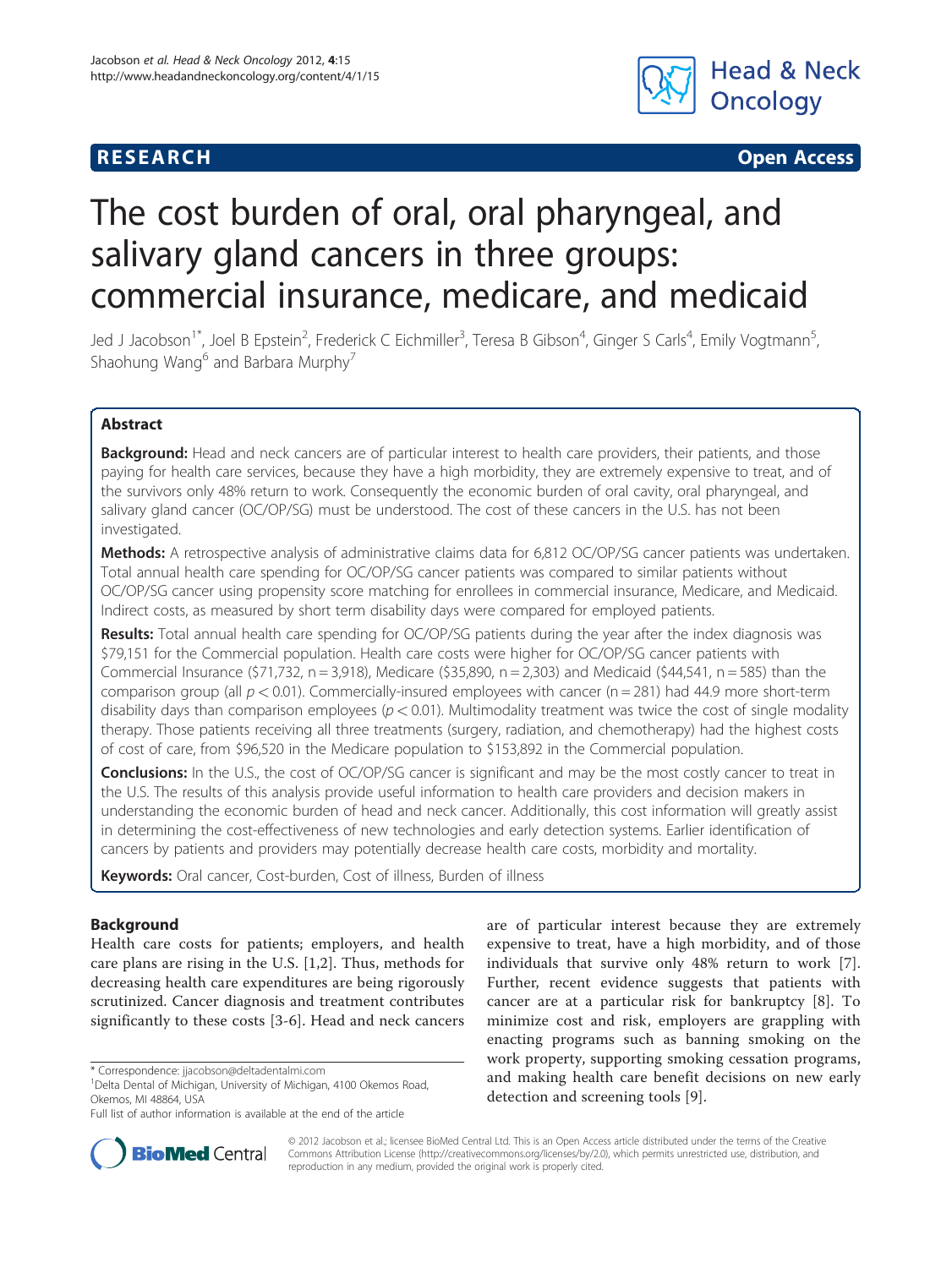Head and neck cancers are a group of tumors that arise from five primary sites (larynx, pharynx, oral cavity, salivary glands and paranasal sinuses). Cancers arising from three of the sites or subsites (oral cavity, oral pharynx and salivary gland tumors – OC/OP/SG) present with symptoms that may prompt a visit to an oral health provider, thus these cancers are the focus of this analysis. Known risk factors for oral and oropharyngeal cancers include cigarette smoking, chewing tobacco and alcohol consumption [\[10](#page-16-0)]. Human Papilloma Virus (HPV) has recently been implicated as a causal factor for oropharyngeal cancers and now accounts for 40 to 60% of cases [[10-12\]](#page-16-0). HPV associated tumors tend to occur in younger patients lacking the traditional risk factors of tobacco and alcohol use. The incidence of oropharynx cancers is rising rapidly [\[13](#page-16-0)] as is the incidence of oral tongue lesions in younger adults and women [[14\]](#page-16-0). Salivary gland tumors are a relatively rare group of tumors that behave in a heterogeneous manner; and although they are uncommon, they result in substantial morbidity.

Treatment for individuals with OC/OP/SG cancers includes surgery, radiation therapy and chemotherapy [[15](#page-16-0)]. Each treatment modality is associated with distinct acute and late treatment effects. With advances in surgical techniques, particularly in the field of reconstruction, the functional and cosmetic outcomes for individuals undergoing primary surgical resection may be excellent, even for those patients with large tumors. However, cancer surgery can still result in substantial functional impairment and disfigurement. Radiation therapy is also associated with severe acute and late affects. Common acute toxicities include xerostomia, painful mucositis, dermatitis, and severe dysphagia which may require feeding tube placement. Late radiation effects include neck and shoulder fibrosis and edema, trismus, mucosal sensitivity, late effect xerostomia and dental caries with associated dental loss [\[16\]](#page-16-0). When used in combination with chemotherapy, these effects may be exacerbated. It should be noted that head and neck cancer is associated with a high rate of mood disorders including anxiety and depression and higher rates of depression have been observed in individuals with tumor and treatment related disfigurement [[17](#page-16-0)].

In general, the more advanced stage the cancer at diagnosis, the worse the prognosis. For example, the overall five-year survival rate is approximately 60% for all stages of oral cancer patients in the U.S., but survival increases to 83% when the cancer is detected in its early stage [[18\]](#page-16-0). Unfortunately, most patients are diagnosed with locally advanced disease. Only 36% - 41% of oral cavity/ oral pharyngeal cancers are detected early [[18](#page-16-0)]. In addition to improving survival, early detection of OC/ OP/SG cancers may identify early stage disease which requires less aggressive and less toxic therapies. Thus, for OC/OP/SG cancers screening and early detection have become an important focus for health care providers. New early detection and screening tools are being developed in the hopes of increasing the rate of early cancer diagnosis [\[9\]](#page-16-0). By including screening as part of regular dental exams, dentists and hygienists have the opportunity to detect these cancers early, decreasing morbidity and mortality. Additionally, educational programs to raise awareness among health care providers and programs instructing individuals on self-examination may result in earlier detection and greatly reduce the high cost and mortality of OC/OP/SG cancers.

It may be hypothesized that early detection of cancers may diminish the cost of care for individuals and employers, thus providing additional impetus for more effective screening efforts. Despite the prevalence of OC/ OP/SG cancers and the potential for disability and disfigurement that may result from treatment, previous research on the direct and indirect cost burden is limited. Most of the research has focused on the broader category of head and neck cancers [\[3,5,19\]](#page-16-0). To our knowledge, a comprehensive study of the direct and indirect cost burden of these cancers among relatively large samples of Medicare, Medicaid and commercially insured patients has not been conducted. To fill this gap in knowledge, we conducted a study to determine the direct costs of OC/OP/SG cancers during the first year after diagnosis. We examined three cohorts of individuals: Commercially-insured enrollees, enrollees with Medicare and supplemental benefits from their employer, and Medicaid beneficiaries. For employees within the Commercially-insured sample, we calculated the indirect costs of oral or pharyngeal cancer as measured by short term disability costs. We also estimated spending by treatment modality (e.g., surgery, radiation or combined treatment) and examined patterns in spending over time from six months to three years after the oral cavity, oral pharynx and salivary gland (OC/OP/SG) cancer diagnosis.

# Methods

## Study design

We conducted a retrospective, observational study of the direct and indirect cost burden of OC/OP/SG cancer using the health care experiences of employees and their dependents with employer- sponsored health insurance (Commercial), retirees and their dependents with Medicare Supplemental coverage from their former employer, and Medicaid beneficiaries in 11 states. To calculate the cost burden of illness within each payer, a comparison group of individuals without OC/OP/SG cancer was created using propensity scoring techniques matching people based on their socio-demographic characteristics (e.g., plan type, year of diagnosis) and health status. The cost burden of illness for OC/OP/SG cancer was then estimated by comparing spending for cases with OC/OP/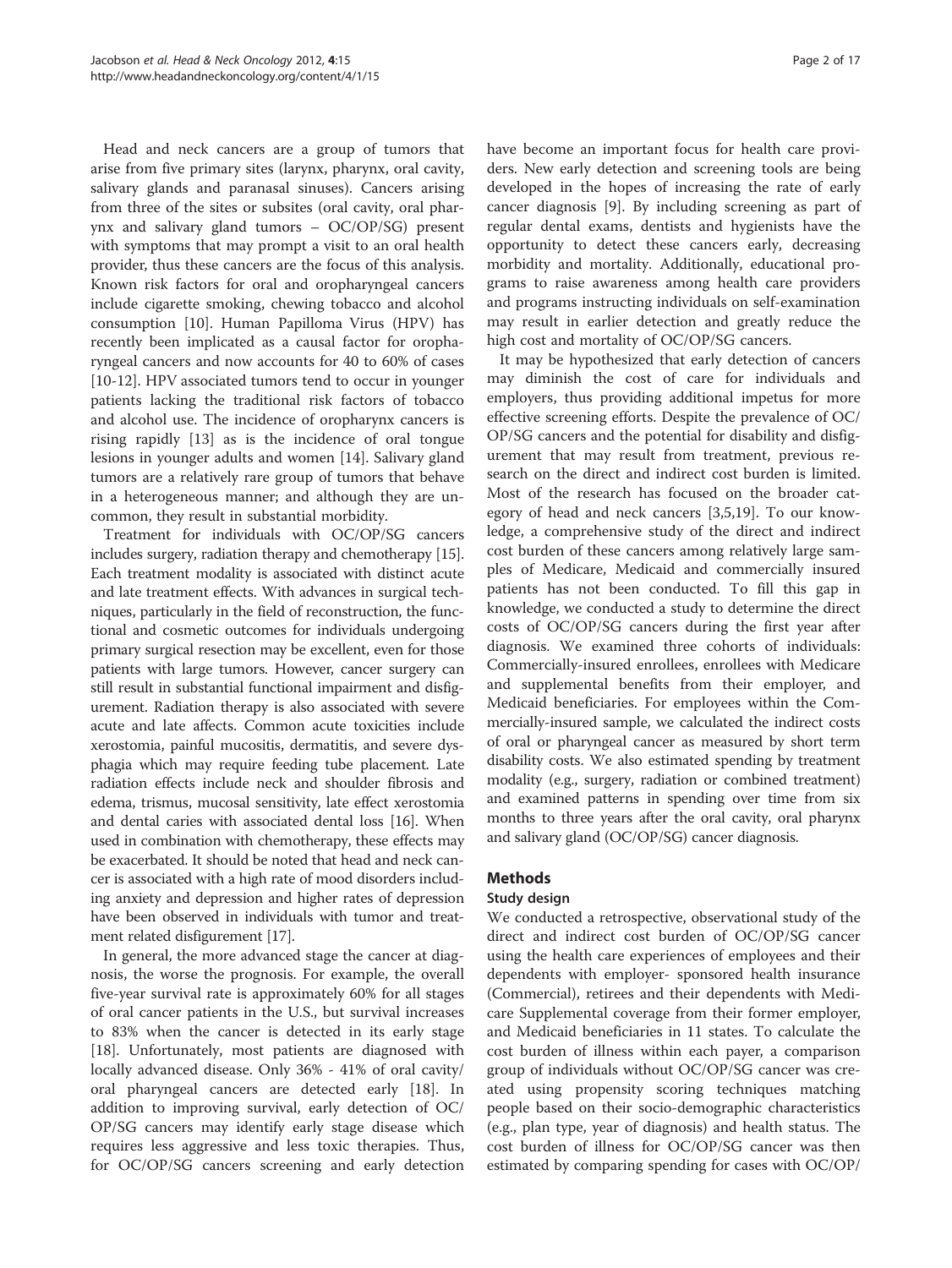SG cancer to spending in the matched comparison group.

## Data sources

Data for this study were obtained from the 2004–2008 Thomson Reuters MarketScan® Databases: Commercial Claims and Encounters Database (CCAE), Medicare Supplemental and Coordination of Benefits Database, Medicaid Multi-State Database and the Health Productivity and Management (HPM) Database.

The CCAE database contains the enrollment and health care (medical and drug) claims experience of several million employees and their dependents that are covered annually under a variety of health plans offered by medium-sized and large firms. The MarketScan Medicare Supplemental Database contains the enrollment and health care claims of millions of individuals with Medicare supplemental insurance paid for by employers. Both the Medicare-covered portion of payment (represented as Coordination of Benefits Amount, or COB) and the employer-paid portion are included in this database. The MarketScan Medicaid Multi-State Database comprises data from 11 contributing geographically disperse states and contains the administrative claims experience of millions of Medicaid enrollees (e.g., over 5 million enrollees in 2007). The CCAE, Medicare Supplemental, and Medicaid databases all include inpatient, outpatient, emergency room and outpatient prescription drug claims, linked by a unique patient identifier, except for outpatient prescription drugs in the Medicaid database for which there is no data. The Medicaid database has all claims, except for outpatient prescription drug claims for the small share of enrollees who were dually eligible for Medicare (6% of Medicaid sample with OC/OP/SG cancer). For Commercially insured patients, switching from one health plan to another within a single employer did not constitute disenrollment. Data from all carve-out plans (e.g., prescription drug, mental health) were also included in the database. Finally, the MarketScan HPM Database is linkable via a unique enrollee identifier to the medical and pharmacy experience of a subset of employees in the CCAE database whose employers contribute their short-term disability claims experience.

The data conformed to the Health Insurance Portability and Accountability Act of 1996 (HIPAA) confidentiality requirements, so neither informed consent nor Institutional Review Board (IRB) approval were necessary for this study.

## Patients with oral cavity, oral pharynx or salivary gland cancers

OC/OP/SG cancer patients were identified via at least one inpatient claim with an International Classification of Disease, 9<sup>th</sup> Revision, Clinical Modification (ICD-9-CM) code for oral cavity, oral pharynx, or salivary gland cancer: ICD-9-CM codes 141.0-141.9 (base of tongue), 142.0-142.9 (major salivary gland), 143.0-143.9 (gum), 144.0-144.9 (floor of mouth), 145.0-145.9 (other sites of mouth), 146.0- 146.9 (oropharynx), 149.0-149.9 (other lip, oral cavity and pharynx) or two outpatient claims with an ICD-9-CM code for OC/OP cancer for an office visit and/or emergency department visit that were at least 30 days apart. The second outpatient claim was required to confirm the first diagnosis and ensure that patients had active disease, as reflected by utilization of medical services. The service date of the first observed claim with a diagnosis of OC/OP/SG cancer must have occurred between 2005 and 2007 and this date was designated as the index date. Patients must have been continuously enrolled for at least 6 months before and 6 months after the index date. However, the primary analysis only considered patients with at least 1 year of follow-up after the index date. A secondary analysis examined results for cohorts of patients with varying lengths of follow-up (from 6 months to 3 years). Only patients age 18 and older were included in the study.

The focus of the study was to track cost for patients at the start of a new episode of care for an OC/OP/SG cancer. Patients were excluded if they had a diagnosis of OC/ OP/SG cancer any time in the 6 month pre-index period. A total of 3,918 patients in the CCAE, 2,306 patients in the Medicare Supplemental and 588 patients in the Medicaid database met the criteria for inclusion in this study. Three patients from the Medicare Supplemental Database and three from the Medicaid Database were excluded because they were extreme outliers compared to the rest of OC/OP/SG cancer patients (>\$800,000 total costs for Medicare And > \$1,000,000 for Medicaid).

Companies supplying short-term disability data in addition to medical claims information were a subset of those contributing medical claims data. Short-term disability information was collected only for employees and was not available for spouses or dependents. Of the Commercially-insured OC/OP/SG cancer patients, 281 had short-term disability information.

## Comparison group and propensity score matching

We created matched comparison groups for the primary cohort of OC/OP/SG cancer patients who could be followed for at least 1 year after their index diagnosis. Separate comparison groups were created for each payer group (Commercial, Medicare Supplemental, and Medicaid). To construct the comparison group, all enrollees who were at least 18 years old and had at least 18 months of continuous medical and prescription drug enrollment with none of the ICD-9-CM codes listed above within each database were selected. The enrollees meeting these criteria were randomly assigned an index date so the distribution of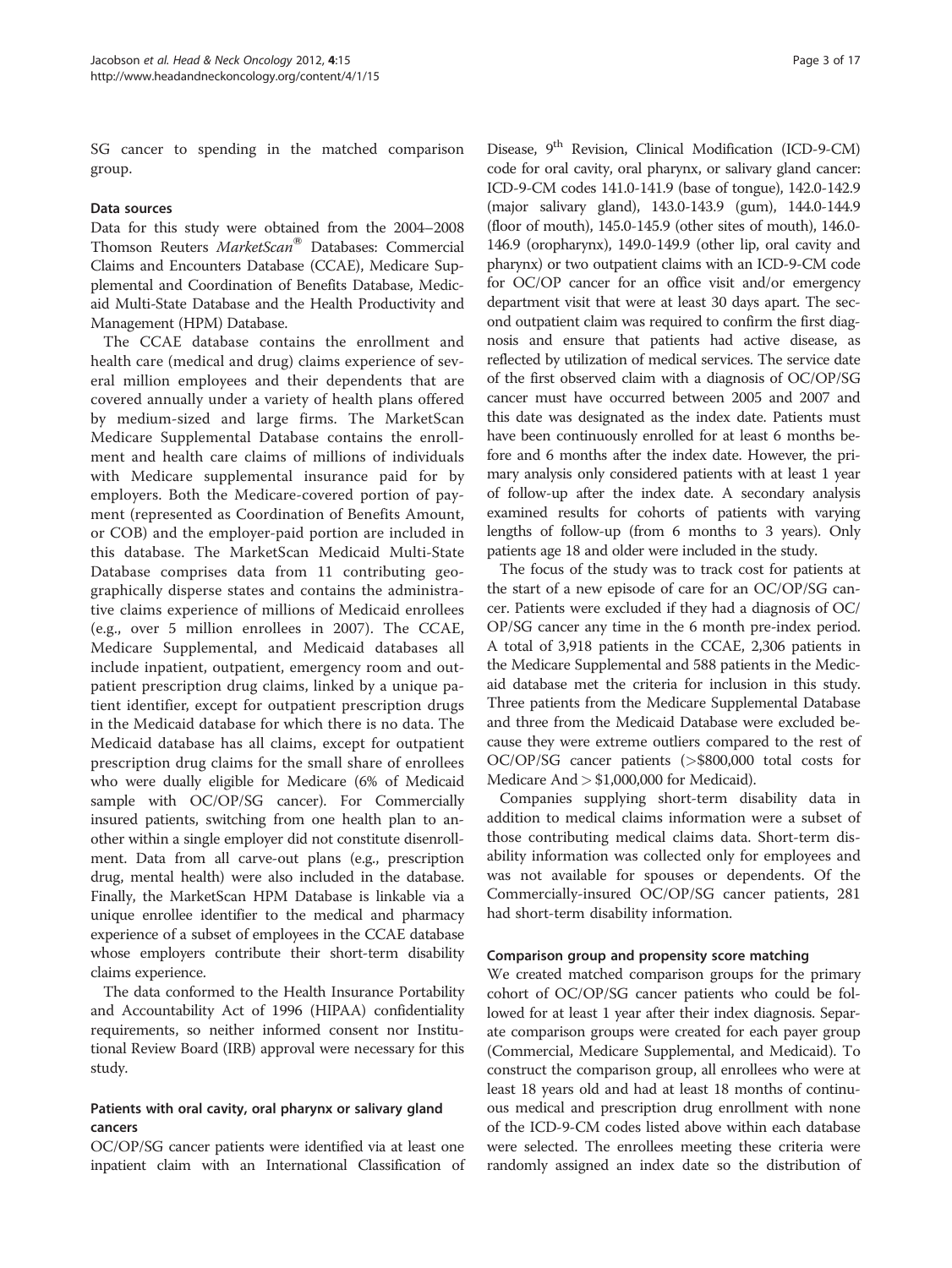index dates matched the distribution of index dates for those with OC/OP/SG cancer. All comparison group members must have been continuously enrolled for 6 months before and 1 year after their assigned index date to match the enrollment requirements for the main analysis of 1 year post- index costs.

A propensity score was estimated for each OC/OP/SG cancer patient and comparison group member using logistic regression models to predict the likelihood of having OC/OP/SG cancer, as a function of sociodemographic characteristics, plan type, health status and year of index date (described below). Separate regressions were estimated for each data source (Commercial, Medicare, and HPM). For each payer sample, we matched by subgroups based on the site of the index OC/OP/SG cancer diagnosis. The predicted value of the dependent variable from the logistic regression (i.e., the predicted probability of having OC/OP/SG cancer) was the propensity score assigned to each patient.

One-to-one matching of comparison patients to employees with cancer was then performed within each of the groups, based on the value of the propensity score, using a greedy matching algorithm [\[20\]](#page-16-0). This produced matched sets of patients and comparison group members chosen from a large population who had similar demographic, plan type, location, and health status characteristics.

## Patient characteristics

We matched on the following socio-demographic variables that are well-known determinants of health care utilization and expenditures: age, gender, U.S. Census region and whether the enrollee's residence was in an urban or rural area. In addition, we also matched on some employee characteristics available for the CCAE and Medicare samples: relationship (employee or spouse/child/dependent) and classification (active full time vs. other). Median income and percent of college graduates (among residents aged 25 years and older) of the enrollee's ZIP code from the 2000 Census were included as a proxy for socio-economic status.

The matching regression also included insurance plan type. For Medicare and CCAE, the following plan types were included in the sample: indemnity plan, exclusive provider organization/point of service plan (EPO/POS), preferred provider organization (PPO), health maintenance organization (HMO), or capitated point of service plan (Capitated POS). Data on health plan type were missing for some employees and this was accounted for in the statistical models. The matching regression also controlled for Medicaid eligibility category and an indicator for dual eligibility for Medicaid and Medicare.

Pre-diagnosis health status was measured by the Charlson Comorbidity Index (CCI), a numeric scale reflecting the risk of death or serious disability in the next year based on the presence of a diagnosis for one of 19 conditions in the 6 month pre-period [\[21\]](#page-16-0). We created another measure of health status by modifying the CCI to exclude cancer diagnoses and other diagnoses related to risk factors for OC/OP/SG cancers (excluded any malignancy, metastatic solid tumor and chronic pulmonary disease). By using the modified CCI for matching, we were able to obtain a matched comparison group that had a similar number of other comorbidities as patients with OC/OP/SG cancer. Since the CCI does not encompass mental health comorbidities, a count of the number of Psychiatric Diagnosis Groups (PDGs) contained in the patient's claims history in the 6 month pre-period was also included. There are 11 PDGs, representing the mental health burden of each enrollee [\[22](#page-16-0)]. Examples include organic mental disorders, substance use disorders, depression, and bipolar disorder.

The year of the index date was also included in the propensity score equation to represent trends in diagnosis, treatment, or medical spending.

## Outcome variables

## Expenditures

The primary outcomes for this study were direct medical expenditures and indirect (short-term disability) expenditures during the year following the index date. Direct health care expenditures were measured as allowed charges for inpatient admissions, outpatient hospital visits, office visits, emergency department visits, and outpatient prescription drugs. All sources of payment were included in the measure of health care expenditures, including payments from the employer, plan, patient (e.g. copayments and deductible), Medicare, if eligible, and any coordination of benefits (other payers) payments. All dollar metrics were adjusted to year 2009 values using the Consumer Price Index Inflation Calculator from the Bureau of Labor Statistics [\[23\]](#page-16-0).

## Short term disability

Short-term disability (STD) was recorded as the number of days with short term disability benefits. These hours were converted to costs using an hourly rate of \$29.37 representing compensation from civilian workers. This category of civilian workers includes private industry employees in addition to state and local workers. Since STD benefits typically do not replace full wages, the value for each STD day was set at a level of 70% compensation [\[24\]](#page-16-0). For example, an enrollee with 5 days of STD would have STD costs of 5 days\*70% compensation\*\$29.37 per hour\*8 h per day = \$822.36.

## Analysis of spending patterns

# Cost burden of illness for oral cavity or oral pharynx or salivary gland cancer

Descriptive statistics were calculated for patients with OC/OP/SG cancer and their matched comparison group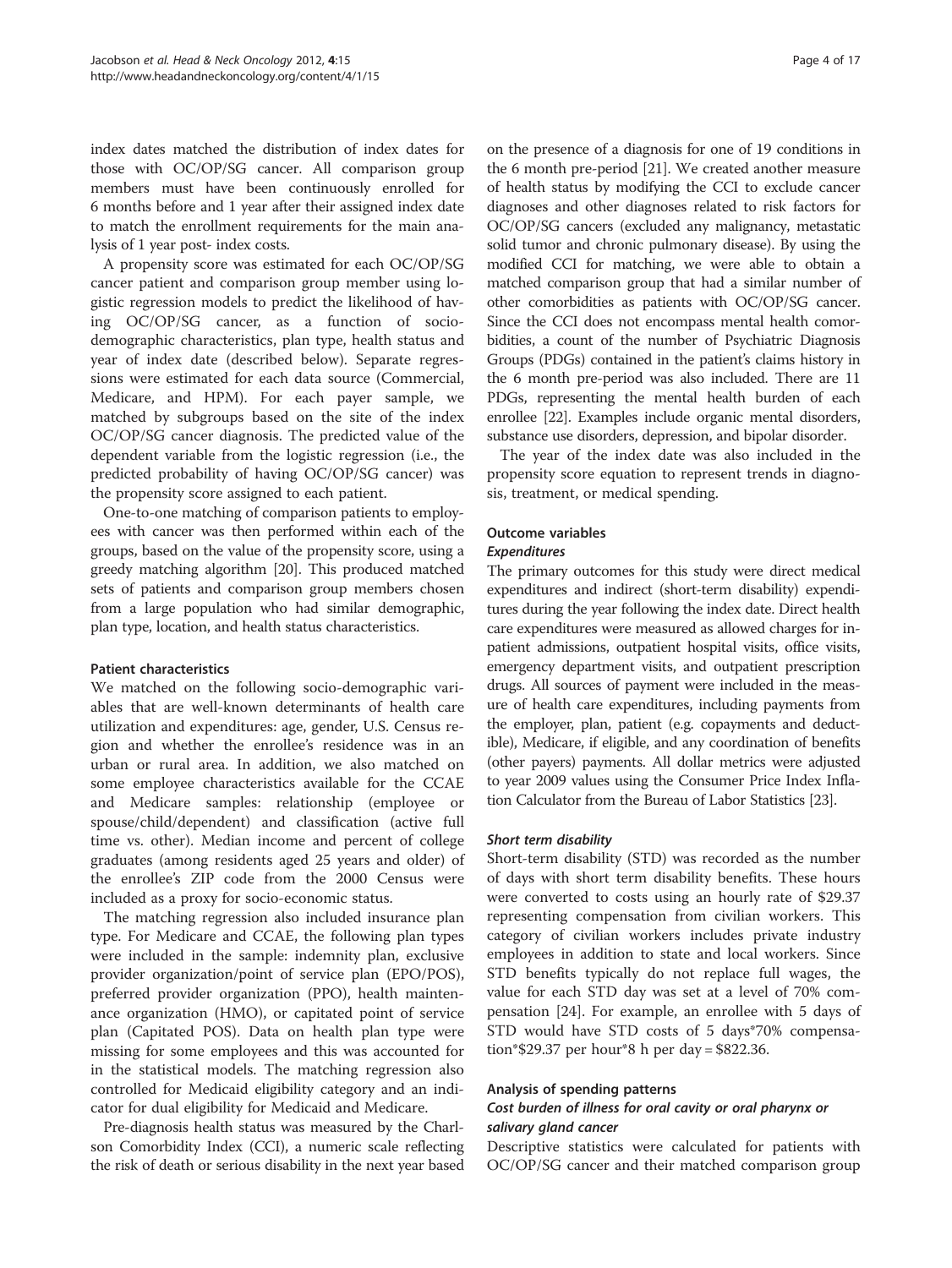within each payer group. Differences were tested using student's t-tests for continuous variables and Pearson chi-square tests for categorical variables. The cost burden of OC/OP/SG cancer was calculated as the difference in direct or indirect expenditures between cases with OC/OP/SG cancer and their matched comparison group during the year after the index date. Student's ttests were used to assess the statistical significance of these differences.

## Spending by treatment modality

To proxy for cancer staging (severity), treatment modality (surgery only, radiation only, chemotherapy only, the combinations the three modalities or no known treatment) was measured by assessing each patient's claims for specific HCPCS, CPT-4 and ICD-9-CM procedure codes as well as drug codes for chemotherapy (any antineoplastic drugs) in the year after the index date (Additional file [1](#page-15-0)).

## Time trends in spending

Since the cause of disenrollment was not observed and mortality rates are non-negligible, we formed cohorts with varying lengths of time of enrollment to determine the costs of survivorship within the plan. To do so, four cohorts of cancer patients were created based on the length of enrollment. Each cohort could be followed over different time frames:

- (6 month cohort) enrolled at least 6 months after the index date but less than 12 months,
- (1 year cohort) enrolled at least 12 months after the index date but less than 24 months,
- (2 year cohort) enrolled at least 24 months after the index date but less than 36 months,
- (3 year cohort) enrolled at least 36 months after the index date.

Direct costs in 6 month intervals were created for each cohort of patients (6 month, 1 year, 2 year and 3 year as enrollment allowed) and plotted in a graph. SAS 9.2 was used for all analyses and a two- sided alpha of 0.05 was considered statistically significant.

## Results

## Patient sociodemographics

The Commercial and Medicare samples were drawn from similar populations (employees and their dependents in self-insured plans), and they were largely similar except for age and retirement status. In the Commercial sample, individuals with  $OC/OP/SG$  cancer  $(N = 3,918)$  were on average 53.4 years old and 68.7% were male (Table [1](#page-5-0)). Medicare patients were older (average age 74.5 years) and the sample included more men than women (65.4% male). Individuals with OC/OP/SG cancer in the Commercial

and Medicare samples were more likely to live in urban areas (81.7% Commercial, 81.3% Medicare). Approximately half of the Commercially insured OC/OP/SG cancer individuals were active, full time employees and more than half had health care coverage under a preferred provider organization (56.0%). The Medicare sample included retirees who were no longer working and 61.4% were enrolled in a comprehensive insurance plan type. After propensity score matching, characteristics of individuals with OC/OP/SG cancer were similar to the matched comparison group. The Medicaid sample was smaller than the other samples and included 585 patients with OC/OP/SG cancer who were on average 53.4 years old. The Medicaid sample had a higher burden of comorbid conditions, as indicated by a higher Charlson Comorbidity Index and a larger number of Psychiatric Diagnosis Groups.

## Cost burden of oral cavity, oral pharynx, or salivary gland cancer

For the Commercial sample, total annual health care spending during the year after the index diagnosis was \$79,151 (std.dev. \$86,170) for individuals with OC/OP/SG cancer, compared with \$7,419 (std.dev. \$22,665) for the comparison group; the difference of  $$71,732$  ( $p < 0.001$ ) representing the cost burden of oral cancer (Table [2](#page-7-0) and Figure [1\)](#page-8-0). Total annual health care spending in the Medicare Supplemental sample was \$48,410 (std.dev. \$61,599), which was \$35,890 higher than the comparison group  $(p < 0.001)$ .

Employers on average paid 94% (\$74,594, std. dev. \$85,023) of the total annual health care spending for individuals with OC/OP/SG cancer enrolled in Commercial plans (Figure [2](#page-8-0)). For these individuals, the employer share of the cost burden of OC/OP/SG cancer was \$68,394 ( $p < 0.001$ ). In the Medicare Supplemental sample, Medicare is the primary payer. Consequently, the employer's share of total health care costs was substantially lower, although still sizeable (\$13,384, std. dev. \$23,742), representing about 28% of total health care costs. The employer's share of the cost burden in the Medicare Supplemental sample was \$9,030 ( $p < 0.001$ ). Outpatient care accounted for the largest share of employer costs for both the Commercial sample (\$51,307 or 68.8% of employer costs) and Medicare sample (\$7,757 or 58.2% of employer costs), shown in Figure [2.](#page-8-0) Total annual health care expenditures in the Medicaid sample was \$59,404 (std. dev. \$74,919) for patients with OC/ OP/SG cancer, which was \$44,541 higher than the matched comparison group.

## Treatment modality and health status

Multiple modalities of treatment were more common than single modality treatment (Table [3](#page-9-0)). Forty-five percent of the Commercial sample received multimodal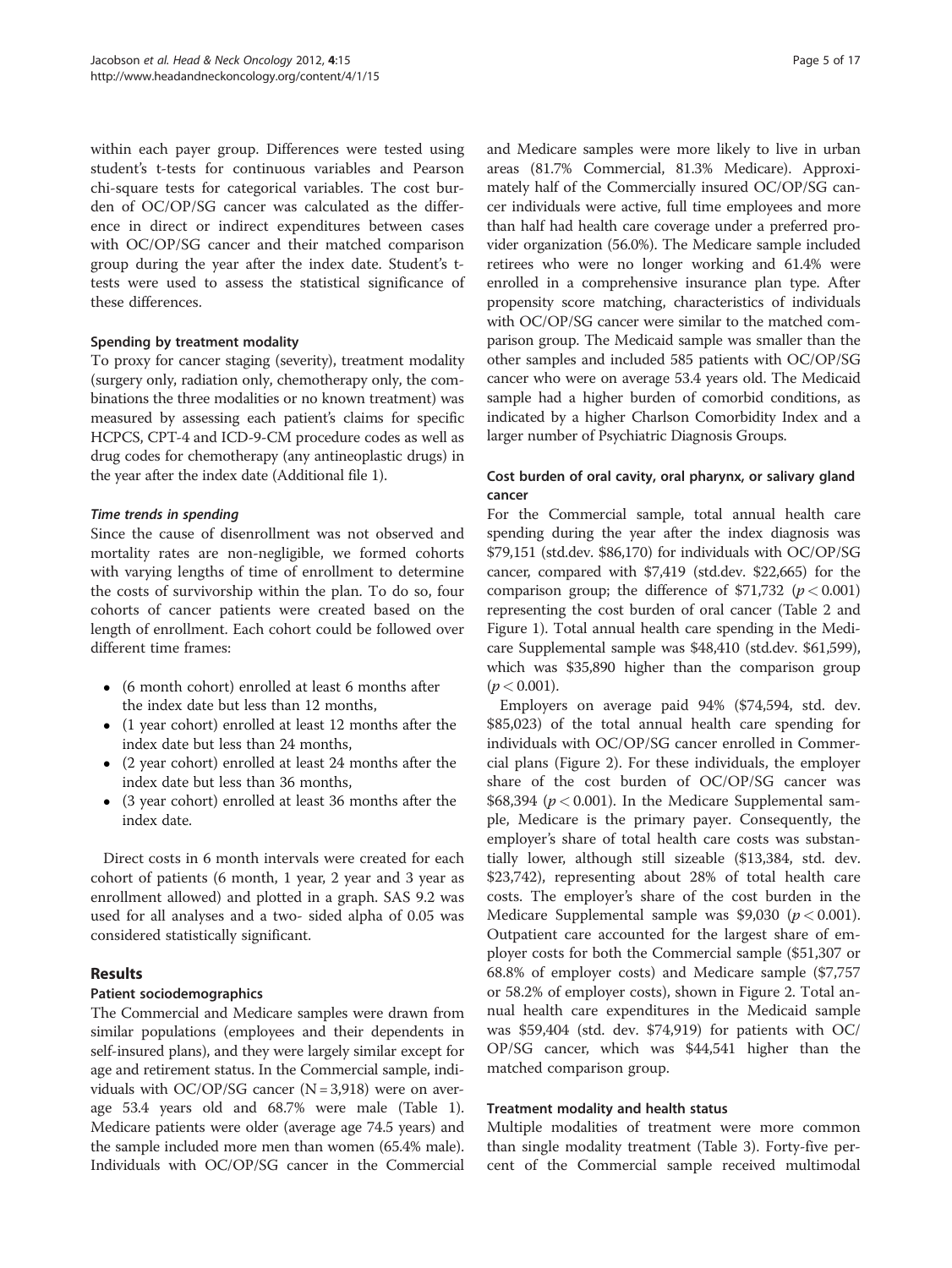|                                            |                    | <b>Commercial Database</b>     |                      |                    | <b>Medicare Supplemental Database</b> |                      | <b>Medicaid Database</b> |                                |                      |
|--------------------------------------------|--------------------|--------------------------------|----------------------|--------------------|---------------------------------------|----------------------|--------------------------|--------------------------------|----------------------|
|                                            | OC/OP/SG<br>Cancer | Matched<br>Comparison<br>group | P-Value <sup>A</sup> | OC/OP/SG<br>Cancer | Matched<br>Comparison<br>group        | P-Value <sup>A</sup> | OC/OP/SG<br>Cancer       | Matched<br>Comparison<br>group | P-Value <sup>A</sup> |
| Number of patients                         | 3,918              | 3,918                          |                      | 2,303              | 2,303                                 |                      | 585                      | 585                            |                      |
| Age in Years                               | 53.42              | 52.77                          | < 0.001              | 74.51              | 74.34                                 | 0.392                | 53.36                    | 52.52                          | 0.148                |
| Age Group                                  |                    |                                |                      |                    |                                       |                      |                          |                                |                      |
| 18-34                                      | 3.2                | 3.6                            | 0.643                | 0.0                | 0.0                                   | 0.673                | 3.8                      | 4.8                            | 0.776                |
| 35-44                                      | 8.9                | $8.8\,$                        |                      | $0.0\,$            | 0.0                                   |                      | 9.9                      | 8.7                            |                      |
| 45-54                                      | 34.9               | 34.1                           |                      | 0.2                | 0.4                                   |                      | 36.6                     | 37.9                           |                      |
| 55-64                                      | 53.0               | 53.5                           |                      | 1.2                | 1.4                                   |                      | 43.8                     | 43.6                           |                      |
| 65-74                                      | 0.0                | $0.0\,$                        |                      | 52.3               | 51.8                                  |                      | 4.3                      | 3.1                            |                      |
| 75-84                                      | 0.0                | 0.0                            |                      | 37.6               | 37.7                                  |                      | 1.5                      | 1.2                            |                      |
| $85+$                                      | $0.0\,$            | $0.0\,$                        |                      | 8.7                | 8.7                                   |                      | 0.2                      | 0.7                            |                      |
| Gender                                     |                    |                                |                      |                    |                                       |                      |                          |                                |                      |
| Male                                       | 68.7               | 69.3                           | 0.574                | 65.4               | 64.6                                  | 0.557                | 58.8                     | 58.1                           | 0.813                |
| Female                                     | 31.3               | 30.7                           |                      |                    | 34.6                                  | 35.4                 | 41.2                     | 41.9                           |                      |
| Urbanicity                                 |                    |                                |                      |                    |                                       |                      |                          |                                |                      |
| Urban                                      | 81.7               | 82.5                           | 0.471                | 81.3               | 82.6                                  | 0.489                | 67.2                     | 67.5                           | 0.604                |
| Rural                                      | 17.7               | 17.1                           |                      | 18.4               | 17.1                                  |                      | 32.6                     | 32.5                           |                      |
| Missing                                    | 0.6                | 0.4                            |                      | 0.3                | 0.3                                   |                      | 0.2                      | $\mathsf{O}\xspace$            |                      |
| Geographic Region                          |                    |                                |                      |                    |                                       |                      |                          |                                |                      |
| Northeast                                  | 12.1               | 12.5                           | 0.392                | 9.6                | 9.7                                   | 0.191                | n.a                      |                                |                      |
| Northcentral                               | 26.1               | 27.6                           |                      | 38.2               | 41.5                                  |                      |                          |                                |                      |
| South                                      | 44.6               | 43.8                           |                      | 32.8               | 31.0                                  |                      |                          |                                |                      |
| West                                       | 16.6               | 15.6                           |                      | 19.1               | 17.5                                  |                      |                          |                                |                      |
| Unknown                                    | 0.6                | $0.5\,$                        |                      | 0.3                | 0.3                                   |                      |                          |                                |                      |
| Employee Relationship                      |                    |                                |                      |                    |                                       |                      |                          |                                |                      |
| Employee                                   | 69.5               | 69.6                           | 0.006                | 78.6               | 79.5                                  | 0.208                | n.a                      |                                |                      |
| Spouse                                     | 29.8               | 28.9                           |                      | 21.2               | 20.4                                  |                      |                          |                                |                      |
| Child/dependent                            | 0.7                | 1.5                            |                      | 0.2                | $0.0\,$                               |                      |                          |                                |                      |
| Employee Classification<br>Salaried/Hourly |                    |                                |                      |                    |                                       |                      |                          |                                |                      |
| Salary                                     | 19.4               | $20.8\,$                       | 0.003                | 23.4               | 23.8                                  |                      | n.a                      |                                |                      |
| Hourly                                     | 23.3               | 25.7                           |                      | 38.2               | 37.9                                  |                      |                          |                                |                      |
| Unknown/missing                            | 57.4               | 53.5                           |                      | 38.4               | 38.4                                  |                      |                          |                                |                      |
| Union/non-union                            |                    |                                |                      |                    |                                       |                      |                          |                                |                      |
| Union                                      | 22.3               | 25.6                           | < 0.001              | 40.9               | 40.3                                  | 0.278                | n.a                      |                                |                      |
| Non-union                                  | 33.4               | 34.7                           |                      | 34.7               | 36.8                                  |                      |                          |                                |                      |
| Unknown/missing                            | 44.3               | 39.7                           |                      |                    | 24.4                                  | 22.9                 |                          |                                |                      |
| Employment                                 |                    |                                |                      |                    |                                       |                      |                          |                                |                      |
| Active, full time                          | 50.1               | 50.1                           | < 0.001              | 1.5                | 1.4                                   | 0.131                | n.a                      |                                |                      |
| Active, part<br>time/seasonal              | 0.9                | 0.8                            |                      | 0.0                | 0.0                                   |                      |                          |                                |                      |
| Retire                                     | 23.4               | 27.2                           |                      | 90.7               | 88.9                                  |                      |                          |                                |                      |
| Other/unknown/missing                      | 25.7               | 21.9                           |                      | 7.8                | 9.6                                   |                      |                          |                                |                      |

# <span id="page-5-0"></span>Table 1 Characteristics of patients with OC/OP/SG cancer and matched comparison group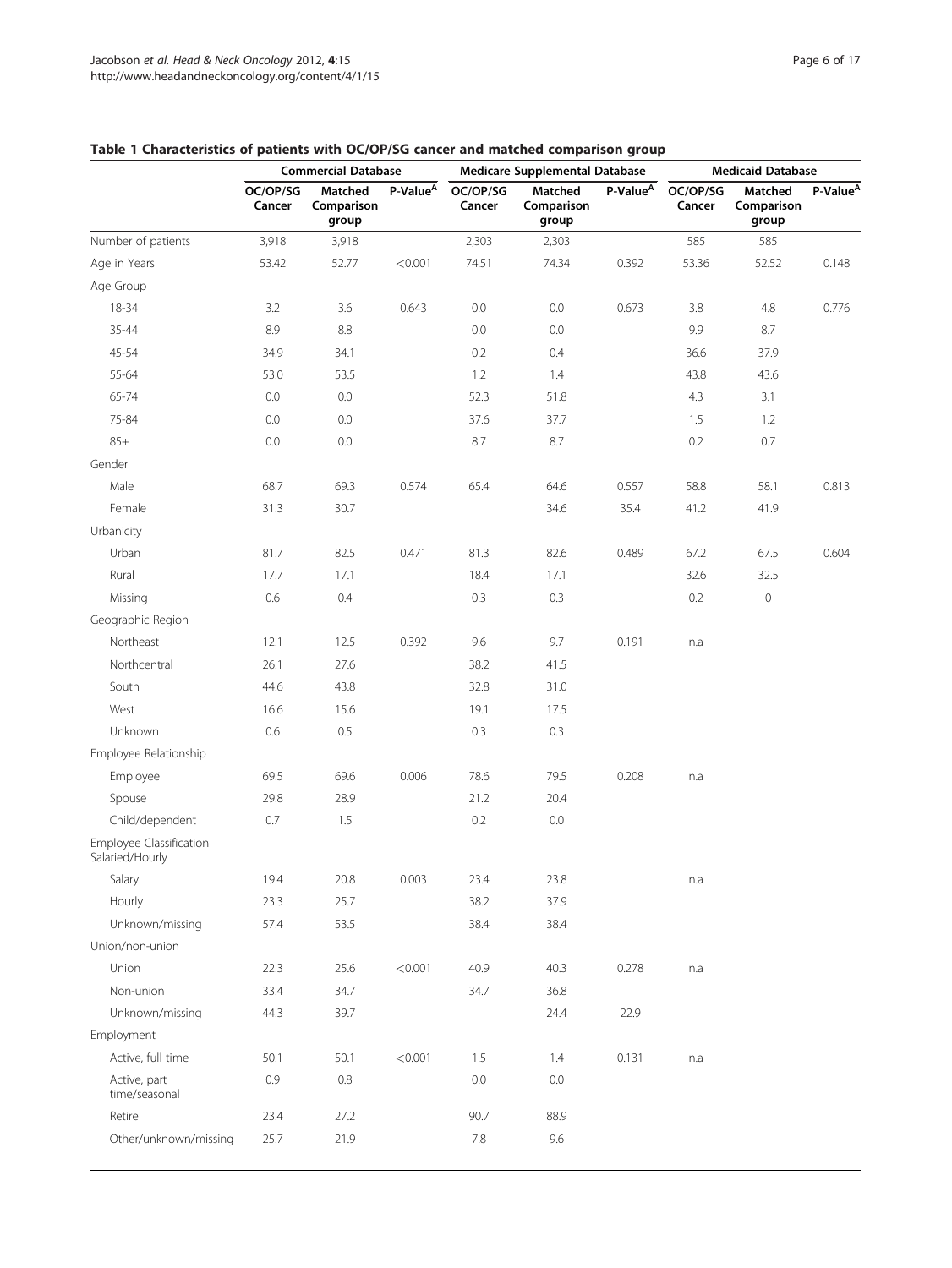| Insurance Plan Type                  |          |          |         |          |          |         |          |          |         |
|--------------------------------------|----------|----------|---------|----------|----------|---------|----------|----------|---------|
| Comprehensive/FFS                    | 11.6     | 11.5     | 0.522   | 61.4     | 62.7     | 0.540   | 64.4     | 63.2     | 0.671   |
| EPO                                  | 0.6      | 0.5      |         | 0.0      | 0.0      |         | 35.6     | 36.8     |         |
| HMO/Managed Care                     | 16.3     | 15.8     |         | 7.7      | 8.0      |         |          |          |         |
| POS                                  | 11.2     | 11.6     |         | 1.9      | 1.6      |         |          |          |         |
| PPO                                  | 56.0     | 55.9     |         | 27.5     | 25.7     |         |          |          |         |
| POS with capitation                  | 1.3      | 1.7      |         | 0.0      | 0.0      |         |          |          |         |
| CDHP                                 | 1.9      | 2.1      |         | 0.1      | 0.3      |         |          |          |         |
| Missing                              | 1.2      | 0.9      |         | 1.4      | 1.7      |         |          |          |         |
| Year of Index Date                   |          |          |         |          |          |         |          |          |         |
| 2005                                 | 40.6     | 42.7     | 0.155   | 45.5     | 47.7     | 0.225   | 54.5     | 56.1     | 0.739   |
| 2006                                 | 32.6     | 31.1     |         | 30.0     | 29.8     |         | 26.7     | 26.8     |         |
| 2007                                 | 26.8     | 26.2     |         | 24.4     | 22.5     |         | 18.8     | 17.1     |         |
| Charlson Comorbidity<br>Index (CCI)  | 1.67     | 0.31     | < 0.001 | 1.88     | 0.73     | < 0.001 | 2.31     | 0.81     | < 0.001 |
| Modified CCI <sup>B</sup>            | 0.21     | 0.20     | 0.2457  | 0.47     | 0.43     | 0.1303  | 0.59     | 0.56     | 0.6345  |
| Number of psychiatric                | 0.12     | 0.11     | 0.414   | 0.06     | 0.05     | 0.128   | 0.50     | 0.53     | 0.633   |
| Diagnosis Groups (PDGs)              |          |          |         |          |          |         |          |          |         |
| Median Household<br>Income in ZIP    | \$48,710 | \$48,799 | 0.828   | \$46,118 | \$46,708 | 0.128   | \$33,305 | \$32,782 | 0.405   |
| Fraction College<br>Graduates in ZIP | 0.26     | 0.26     |         | 0.23     | 0.24     |         | 0.16     | 0.16     | 0.834   |
| Race/Ethnicity                       | n.a      |          |         | n.a      |          |         |          |          |         |
| White                                |          |          |         |          |          |         | 52.3     | 49.4     | 0.562   |
| Black                                |          |          |         |          |          |         | 34.7     | 36.2     |         |
| Hispanic                             |          |          |         |          |          |         | 0.7      | 14.0     |         |
| Other                                |          |          |         |          |          |         | 12.3     | 14.0     |         |
| Medicaid Eligibility                 | n.a      |          |         | n.a      |          |         |          |          |         |
| Blinded/Disabled                     |          |          |         |          |          |         | 82.1     | 82.4     | 0.957   |
| Aged                                 |          |          |         |          |          |         | 4.3      | 3.9      |         |
| Other                                |          |          |         |          |          |         | 13.7     | 13.7     |         |
| Medicare Eligibility                 | n.a      |          |         | n.a      |          |         |          |          |         |
| Yes                                  |          |          |         |          |          |         | 6.0      | 5.5      | 0.706   |
| No                                   |          |          |         |          |          |         | 94.0     | 94.5     |         |

Table 1 Characteristics of patients with OC/OP/SG cancer and matched comparison group (Continued)

For sample with 1 year of follow-up in the Medical care data. Notes

A. P-value from test of the significance of difference between the OC/OP cancer group and matched comparison group.

B. Modified CCI recalculates the CCI excluding tobacco and cancer related diagnoses.

therapy, 30.4% receive single modality therapy, and 24.5% of patients had unknown therapy (did not have claims for any of the therapies). In Medicare, 40.6% had multimodal therapy, 36.6% had single modality therapy, and 22.8% had unknown therapy. In the Commercial population, the most common combined therapy was surgery plus either radiation (17.1%) or surgery plus radiation and chemotherapy (17.4%). In the Medicare population, surgery plus radiation (18.8%) was the most frequent multiple modality therapy, followed by surgery plus radiation and chemotherapy (12.2%). For patients receiving single modality therapy, surgery predominated in both the commercial (22.5%) and Medicare (28.7%) populations. About one third (34.9%) of Medicaid patients did not receive known therapy and the most common therapy was surgery (15.9%), followed by radiation combined with chemotherapy (12.0%) and surgery combined with both radiation and chemotherapy (11.6%).

The pre-diagnosis Charlson Comorbidity Index (CCI), the Modified CCI (cancer and tobacco related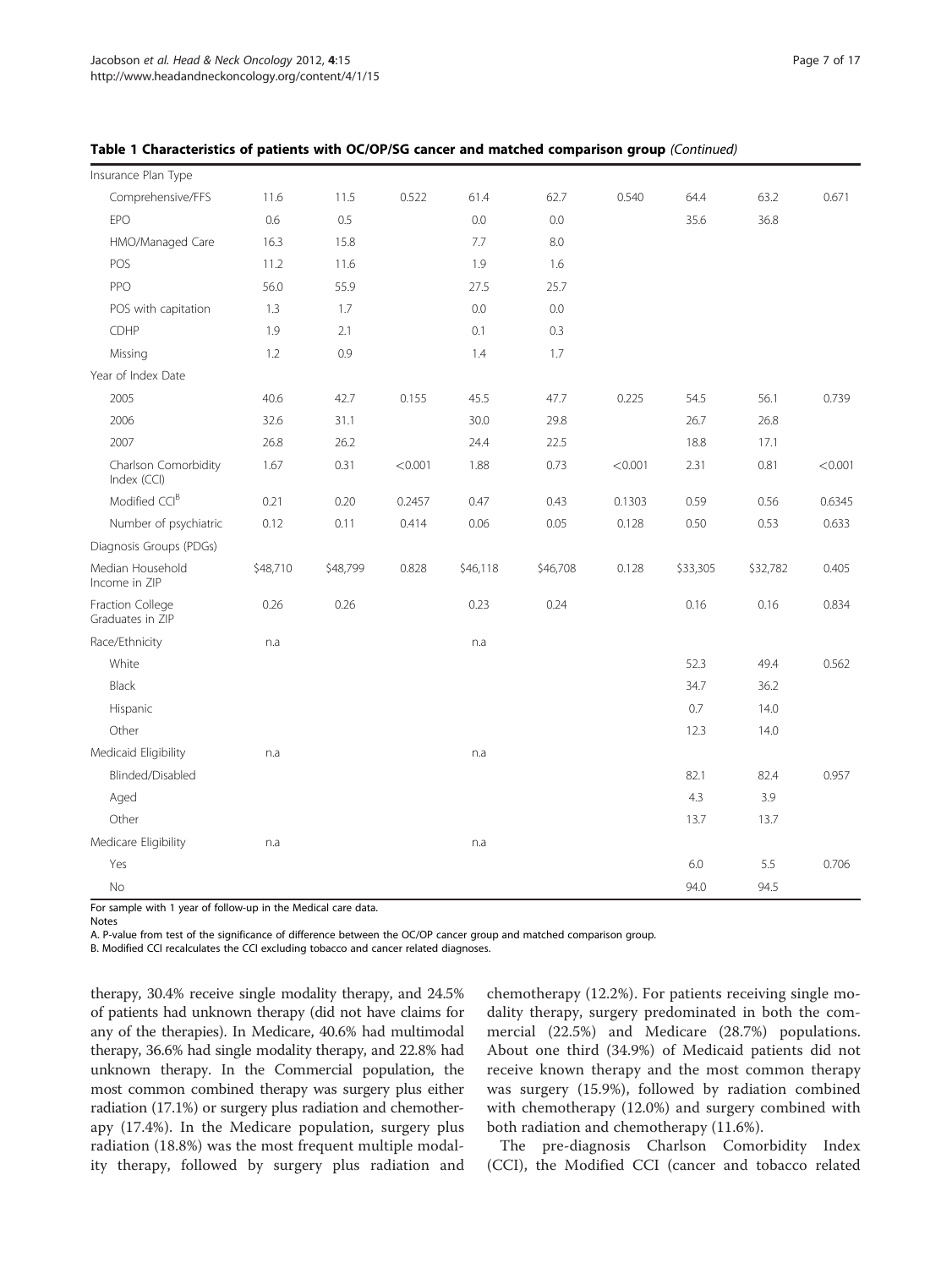| OC/OP/SG Cancer                        |           | <b>Matched Comparison Group</b> | Cost<br>Burden <sup>A</sup> | Cost Burden<br>P-value <sup>B</sup> |
|----------------------------------------|-----------|---------------------------------|-----------------------------|-------------------------------------|
| <b>COMMERCIAL<sup>C</sup></b>          |           |                                 |                             |                                     |
| Number of enrollees                    | 3,918     | 3,918                           |                             |                                     |
| Total Payments, \$                     | 79,151    | 7,419                           | 71,732                      | < 0.001                             |
|                                        | (6,170)   | (22,665)                        |                             |                                     |
| Employer Payments, \$                  | 74,594    | 6,200                           | 68,394                      | < 0.001                             |
|                                        | (85,023)  | (20,046)                        |                             |                                     |
| Out of pocket payments, \$             | 2,962     | 829                             | 2,133                       | < 0.001                             |
|                                        | (4,990)   | (1,211)                         |                             |                                     |
| Third Party Payments,\$                | 1,595     | 390                             | 1,205                       | < 0.001                             |
|                                        | (12, 915) | (6,160)                         |                             |                                     |
| <b>MEDICARE</b> <sup>D</sup>           |           |                                 |                             |                                     |
| Number of enrollees                    | 2,303     | 2,303                           |                             |                                     |
| Total Payments, \$                     | 48,410    | 12,520                          | 35,890                      | < 0.001                             |
|                                        | (61, 599) | (27, 947)                       |                             |                                     |
| Employer Payments, \$                  | 13,384    | 4,354                           | 9,030                       | < 0.001                             |
|                                        | (23, 742) | (12,513)                        |                             |                                     |
| Out of pocket payments, \$             | 1,747     | 962                             | 785                         | < 0.001                             |
|                                        | (3,068)   | (966)                           |                             |                                     |
| Medicare and Third Party Payments, \$E | 33,279    | 7,204                           | 26,075                      | < 0.001                             |
|                                        | (53, 223) | (23,036)                        |                             |                                     |
| <b>MEDICAID<sup>F</sup></b>            |           |                                 |                             |                                     |
| Number of enrollees                    | 585       | 585                             |                             |                                     |
| Total Payments, \$                     | 59,404    | 14,863                          | 44,541                      | < 0.001                             |
|                                        | (74, 919) | (28, 432)                       |                             |                                     |

## <span id="page-7-0"></span>Table 2 Mean payments, standard deviation, and cost burden, by payer and population

Standard deviation in parentheses.

For sample with 1 year of follow-up.

Medical and drug expenditures were adjusted to 2009 dollars using Medical Care CPI.

Notes

A: The Cost Burden is calculated as the difference between the mean values for the OC/OP cancer and matched comparison group.

B: The p-value is from a test of statistically significant difference between the OC/OP cancer and comparison group.

C: 6 Patients with a total medical costs exceeding \$800,000 in the Commercial database were flagged as outliers, and were excluded before the matching.

D: 9 Patients with a total medical costs exceeding \$800,000 in the Medicare database were flagged as outliers, and were excluded before the matching.

E: In the Medicare sample, third party payments or coordination of benefits are primarily Medicare payments, since Medicare pays first of all of the insurance plans that cover an employee. In the Commercial sample, third party payments may come from a variety of sources, such as benefits from a spouse.

F: 3 Patients with total medical costs exceeding \$1,000,000 in the Medicaid database were flagged as outliers, and were excluded before the matching.

conditions have been removed), and count of Psychiatric Diagnosis Groups (PDGs) varied with treatment modalities (all  $p < 0.001$ ), except for the number of PDGs in the Medicaid sample ( $p = 0.536$ ). In the Commercial sample, the chemotherapy group had the highest average CCI (3.40), Modified CCI (0.43) and highest count of PDGs (0.21). Radiation and combined radiation and therapy groups had the highest CCI in the Medicare sample (2.88) and a relatively high modified CCI (0.53 and 0.52), but not the highest Modified CCI in the Medicare sample (0.58, combined surgery and radiation).

## Costs by treatment modality

Figure [3](#page-10-0) demonstrates the higher average cost of latestage multiple modality cancers compared to early stage single modality treatment. Although information on stage was not available, the use of single modality therapy was used as a surrogate indicator of early stage disease and combined modality treatment was used to represent patients with more advanced disease based upon the general association between severity and the use of more aggressive multimodal therapies [[25](#page-16-0)]. Regardless of the type of insurance, multimodal therapy cancers were about double the cost of single-therapy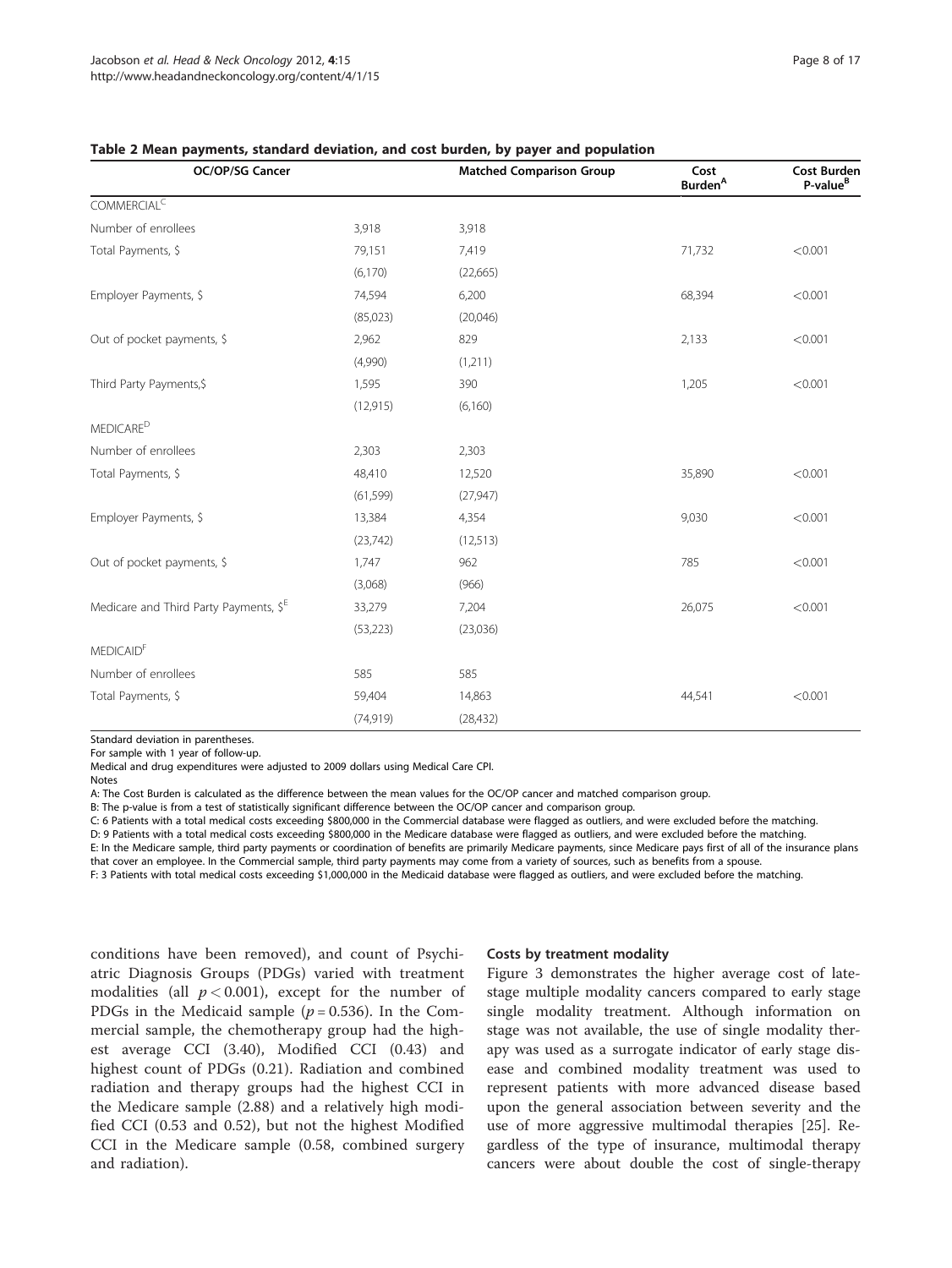<span id="page-8-0"></span>

cancers  $(p < 0.001$  for Commercial and Medicare,  $p = 0.132$  for Medicaid). Those receiving all three treatments (surgery, radiation, and chemotherapy) had the highest cost of care, ranging from \$96,520 in the Medicare population to \$153,892 in the Commercial population (Table [4\)](#page-11-0). The highest cost single modality therapy was radiation alone at \$66,670 in the Medicare population and \$105,422 in the Commercial population.

## Time trends in spending

As a secondary analysis, we calculated spending trends in 6-month intervals for all of the payer groups starting in the 6 months before diagnosis and continuing through three years, as enrollment allowed. Spending trends followed a similar pattern across all payer groups with lower spending in the 6 months preceding the index diagnosis

date, followed by a spike in spending in the 6 months following diagnosis (Figures [4, 5](#page-13-0), [6](#page-14-0)). After this spike, spending levels declined and stayed relatively stable in the next few years, but did not return to pre-diagnosis levels.

When analyzing time trends by cohort, in the Commercial and Medicare samples the cohort with at least 1 year but less than 24 months of post-index enrollment had the highest spending levels. For the Medicaid sample, the cohort with at least 6 months but less than 12 months of enrollment had the highest spending levels. As the cohort longevity increased (from 6 months to 3 years), costs tended to be lower.

## Short-term disability

Patients included in the indirect cost (short term disability) analysis were commercially insured employees  $(n = 281)$ .



Figure 2 Employer costs by service type, for Commercial Insurance and Medicare Enrollees. Notes: For sample with 1 year of follow-up. Medical and drug expenditures were adjusted to 2009 dollars using Medical Care CPI. The Cost Burden is calculated as the difference between the mean values for the OC/OP/SG cancer and matched comparison group. The p-value is from a test of statistically significant difference between the OC/OP/SG cancer and comparison group.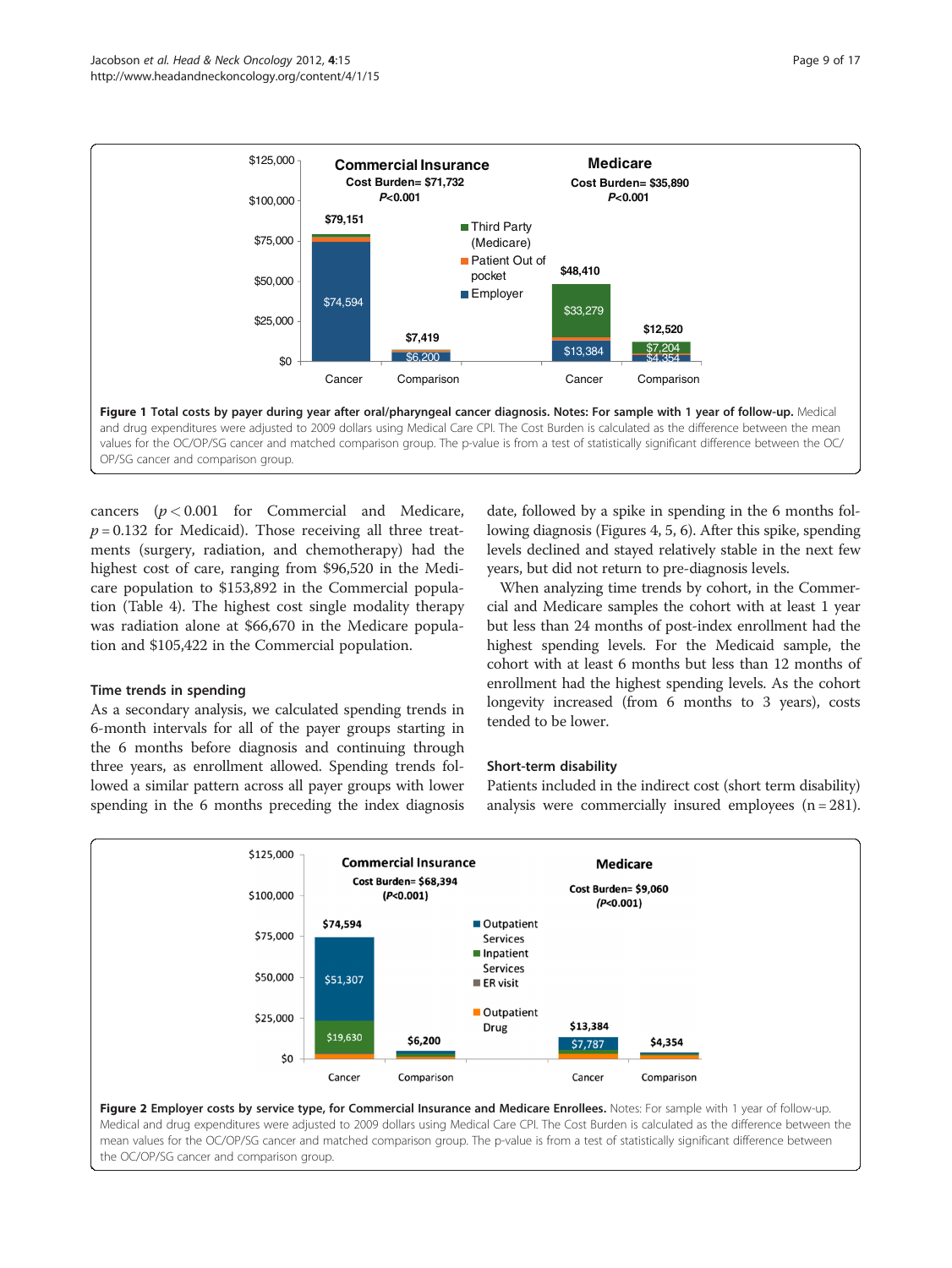|                                           |                                    | <b>Known Treatment Modalities</b> |       |                                |                               |                           |                        |                                          |                                               |                               |         |
|-------------------------------------------|------------------------------------|-----------------------------------|-------|--------------------------------|-------------------------------|---------------------------|------------------------|------------------------------------------|-----------------------------------------------|-------------------------------|---------|
|                                           | <b>Total</b><br>OC/OP/SG<br>Cancer |                                   |       | Radiation Surgery Chemotherapy | Radiation $+$<br>Chemotherapy | Surgery +<br>Chemotherapy | Surgery +<br>Radiation | Surgery +<br>Radiation +<br>Chemotherapy | <b>Total known</b><br>modalities <sup>A</sup> | Unknown P- value <sup>B</sup> |         |
| <b>COMMERCIAL</b>                         |                                    |                                   |       |                                |                               |                           |                        |                                          |                                               |                               |         |
| Number of Patients                        | 3918                               | 233                               | 882   | 77                             | 361                           | 55                        | 670                    | 681                                      | 2959                                          | 959                           |         |
| Percent of oral cancer group              | 100.0%                             | 5.9%                              | 22.5% | 2.0%                           | 9.2%                          | 1.4%                      | 17.1%                  | 17.4%                                    | 75.5%                                         | 24.5%                         |         |
| Charlson Comorbidity                      | 1.67                               | 2.54                              | 0.80  | 3.40                           | 3.15                          | 2.20                      | 1.80                   | 2.19                                     | 1.86                                          | 1.06                          | < 0.001 |
| Index (CCI)                               |                                    |                                   |       |                                |                               |                           |                        |                                          |                                               |                               |         |
| Modified CCI <sup>C</sup>                 | 0.21                               | 0.29                              | 0.21  | 0.43                           | 0.24                          | 0.25                      | 0.27                   | 0.18                                     | 0.23                                          | 0.15                          | < 0.001 |
| Number of Psychiatric<br>Diagnosis Groups | 0.12                               | 0.12                              | 0.12  | 0.21                           | 0.15                          | 0.15                      | 0.12                   | 0.11                                     | 0.12                                          | 0.11                          | < 0.001 |
| <b>MEDICARE</b>                           |                                    |                                   |       |                                |                               |                           |                        |                                          |                                               |                               |         |
| Number of Patients                        | 2303                               | 130                               | 660   | 53                             | 150                           | 69                        | 434                    | 281                                      | 1777                                          | 526                           |         |
| Percent of oral cancer group              | 100.0%                             | 5.6%                              | 28.7% | 2.3%                           | 6.5%                          | 3.0%                      | 18.8%                  | 12.2%                                    | 77.2%                                         | 22.8%                         |         |
| Charlson Comorbidity Index (CCI)          | 1.88                               | 2.88                              | 1.32  | 2.45                           | 2.88                          | 2.33                      | 2.13                   | 2.35                                     | 2.00                                          | 1.49                          | < 0.001 |
| Modified CCIC                             | 0.47                               | 0.53                              | 0.40  | 0.36                           | 0.52                          | 0.49                      | 0.58                   | 0.54                                     | 0.49                                          | 0.41                          | < 0.001 |
| Number of Psychiatric                     | 0.06                               | 0.12                              | 0.06  | 0.11                           | 0.07                          | 0.04                      | 0.04                   | 0.07                                     | 0.06                                          | 0.07                          | < 0.001 |
| Diagnosis Groups                          |                                    |                                   |       |                                |                               |                           |                        |                                          |                                               |                               |         |
| <b>MEDICAID</b>                           |                                    |                                   |       |                                |                               |                           |                        |                                          |                                               |                               |         |
| Number of Patients                        | 585                                | 52                                | 93    | 29                             | 70                            | $\overline{7}$            | 62                     | 68                                       | 381                                           | 204                           |         |
| Percent of oral cancer group              | 100.0%                             | 8.9%                              | 15.9% | 5.0%                           | 12.0%                         | 1.2%                      | 10.6%                  | 11.6%                                    | 65.1%                                         | 34.9%                         |         |
| Charlson Comorbidity                      | 2.31                               | 3.15                              | 1.63  | 3.34                           | 3.20                          | 2.86                      | 1.95                   | 2.18                                     | 2.43                                          | 2.07                          | < 0.001 |
| Index (CCI)                               |                                    |                                   |       |                                |                               |                           |                        |                                          |                                               |                               |         |
| Modified CCI <sup>C</sup>                 | 0.59                               | 0.50                              | 0.70  | 0.62                           | 0.80                          | 0.57                      | 0.82                   | 0.62                                     | 0.69                                          | 0.41                          | < 0.001 |
| Number of Psychiatric<br>Diagnosis Groups | 0.50                               | 0.62                              | 0.56  | 0.31                           | 0.59                          | 0.86                      | 0.50                   | 0.54                                     | 0.55                                          | 0.43                          | 0.536   |

## <span id="page-9-0"></span>Table 3 Mean Health Status by treatment modality

A. Total known modalities is the sum of previous <sup>7</sup> columns (radiation through surgery <sup>+</sup> radiation <sup>+</sup> chemotherapy.

B. P-value is from chi square test for <sup>a</sup> significant difference between the treatment modalities (including unknown modality).

C. Modified CCI excludes cancer and tobacco related diagnoses from the CCI.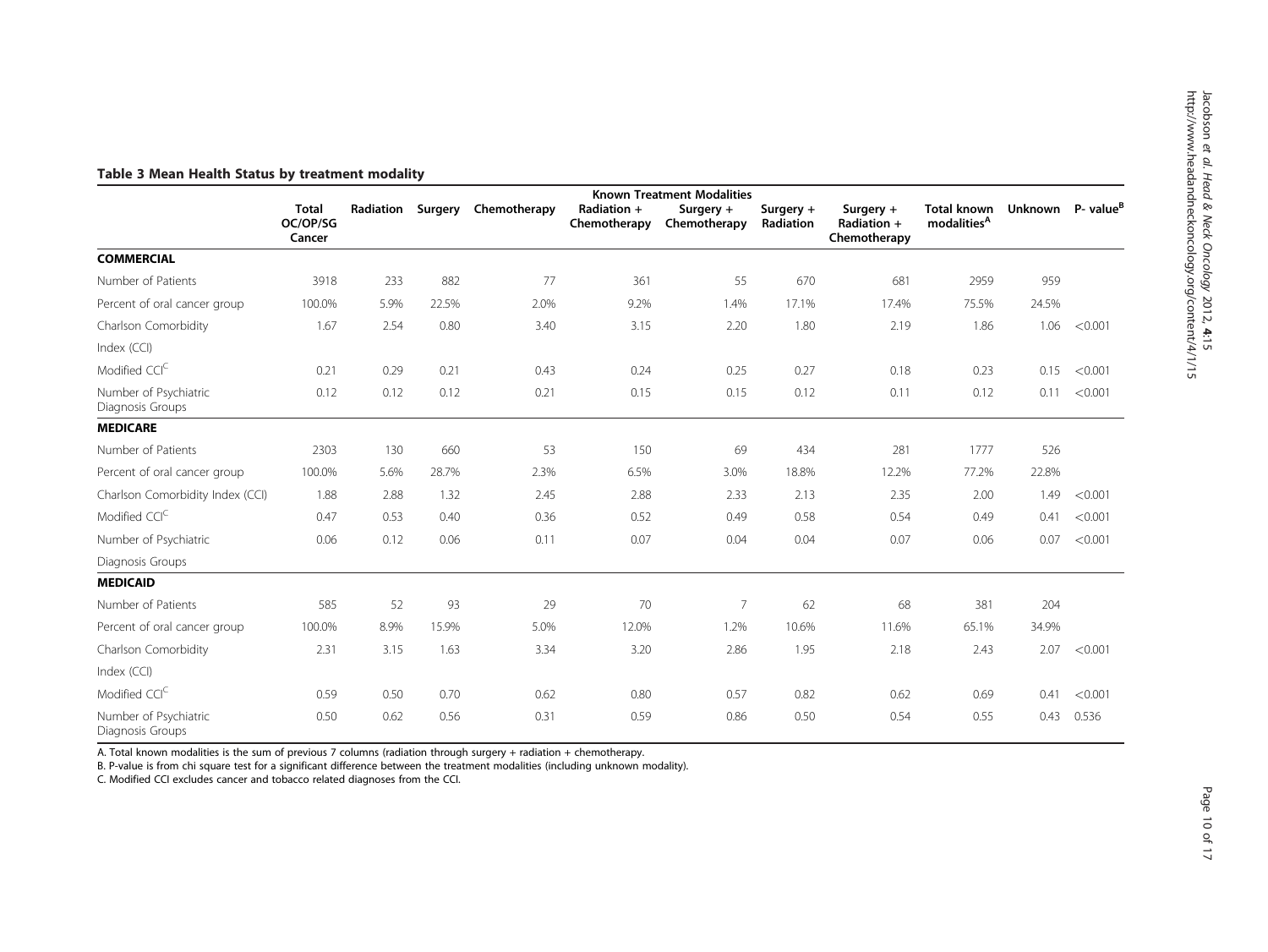<span id="page-10-0"></span>

The average number of disability days during the first year after the index diagnosis was 48.3 days, with most days incurred in the first six months after diagnosis. Indirect costs associated with STD were significantly higher for employees with OC/OP/SG cancer than employees without OC/OP/SG cancer – patients with OC/OP/SG cancer had \$17,876 in STD costs compared to \$6,916 for the matched comparison group in the year after the index date  $(p < 0.01)$  (Table [5\)](#page-14-0).

## **Discussion**

The objective of this study was to determine the direct and indirect costs of OC/OP/SG cancer among cohorts of individuals in three payer groups: Commercially-insured enrollees and enrollees with Medicare and supplemental benefits from their employer, and a Medicaid population. Analysis of the Commercially-insured individuals revealed that the average medical costs of OC/OP/SG cancers in the first year after diagnosis was \$79,151, which is significantly higher than the cost to treat other cancers (\$31,559- \$65,123) [[26,27\]](#page-16-0). Furthermore, individuals who received surgery, radiation and chemotherapy averaged \$153,892 during the year after diagnosis (Commercial sample). These medical costs are about twice any other reported cancer costs. These results are not surprising given the multiple modalities of treatment driven by the significant number of late or later stage diagnoses. What is unexpected is the magnitude of the total cost of cancer treatment. We found that the direct medical costs of OC/OP/ SG cancer were substantially higher for all groups than the matched comparison group. For the commercial sample, total annual health care spending was \$71,732 more than the comparison group while Medicare had total annual health care spending \$35,890 higher than their matched comparison groups. Patients receiving both surgery and radiation treatment had the highest costs among the patients with OC/OP/SG cancer. For those individuals that survived the first year, indirect costs of short-term disability (STD) were also high and approximately double (\$7,386 higher) for employees with OC/OP/SG cancer than for employees in the comparison group.

Further, it is not surprising to learn that the costs of care for cancer survivors did not return to baseline (before index date) after the first 6 months to 1 year. Post treatment cancer surveillance by physical examination and radiographic imaging is routine for several years after therapy is completed in order to detect recurrences early and when curative salvage therapy is still possible. Late effects from treatment are frequent and require ongoing management. Potential costs include physical and lymphedema therapy, swallow and voice therapy, dental care, nutritional support for those with a feeding tube, tracheostomy care expenses for those who have undergone laryngectomy, audiometric evaluation and treatment of hearing disorders resulting from treatment, and increased pharmacologic costs. Additional studies are needed to quantify the costs of surveillance and late treatment effects.

Our estimates of the expenditures for individuals with OC/OP/SG cancer are similar or higher than estimates reported in the literature. However, previous studies focused only on squamous cell carcinomas [\[3,5](#page-16-0)] and/or included the broader category of head and neck cancers [[20,28,29\]](#page-16-0). The cost burden for patients with head and neck cancer has been observed to depend on patient and treatment related factors including: stage of disease at diagnosis, the treatment regimen, and the occurrence of high cost side effects [[3,5,30](#page-16-0)]. While approximately 90% of patients with oral cancer have squamous cell cancer [\[20](#page-16-0)],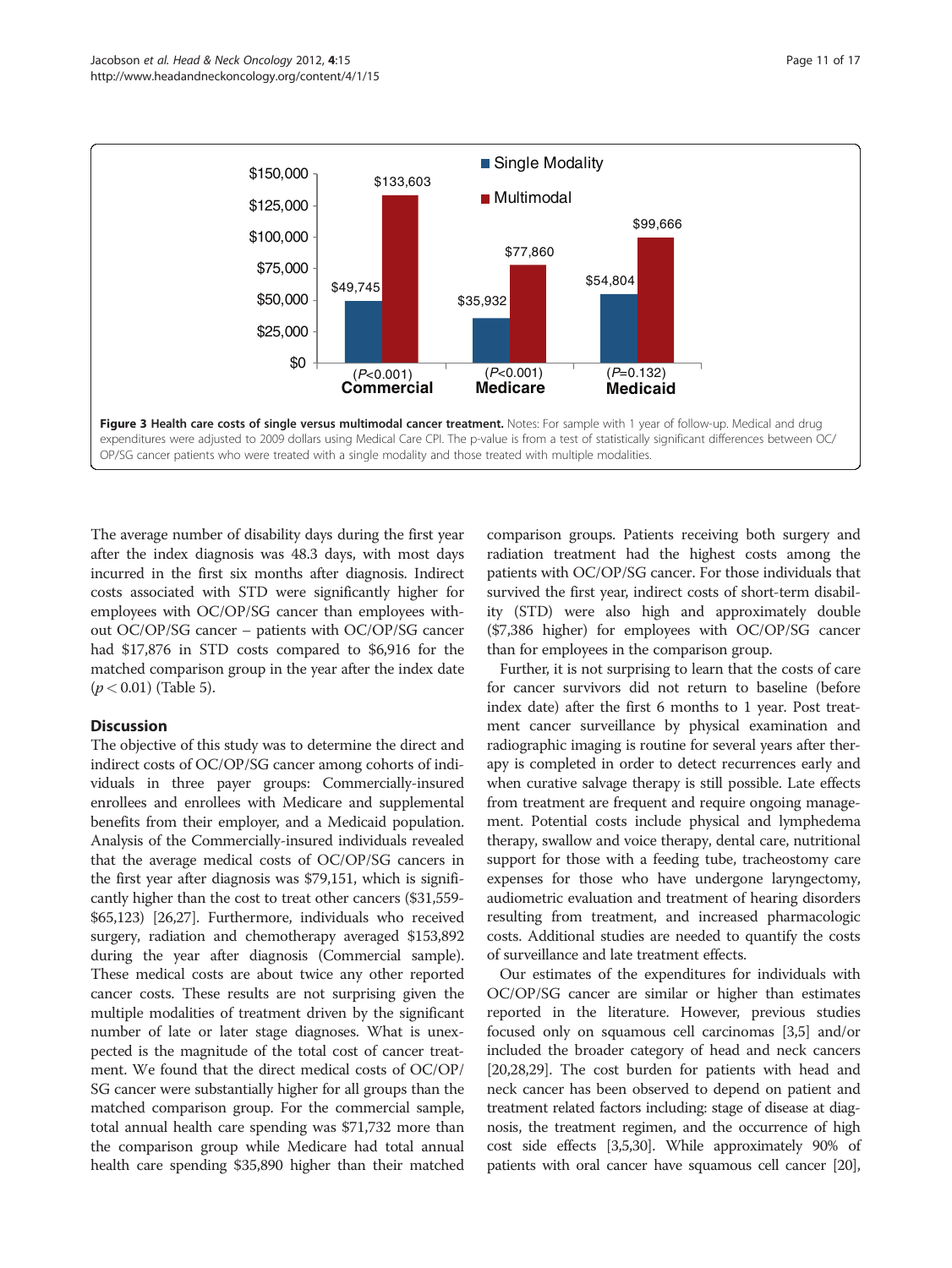|                         | <b>TOTAL</b>       |           |           |              | <b>Known Treatment Modalities</b> |                           |                        | <b>Unknown</b>                           | <b>P-</b>                                  |           |                    |
|-------------------------|--------------------|-----------|-----------|--------------|-----------------------------------|---------------------------|------------------------|------------------------------------------|--------------------------------------------|-----------|--------------------|
|                         | OC/OP/SG<br>Cancer | Radiation | Surgery   | Chemotherapy | Radiation +<br>Chemotherapy       | Surgery +<br>Chemotherapy | Surgery +<br>Radiation | Surgery +<br>Radiation +<br>Chemotherapy | <b>TOTAL Known</b><br>treatment modalities |           | value <sup>B</sup> |
| COMMERCIAL              |                    |           |           |              |                                   |                           |                        |                                          |                                            |           |                    |
| Number of enrollees     | 3,918              | 233       | 882       | 77           | 361                               | 55                        | 670                    | 681                                      | 2959                                       | 959       |                    |
| Total \$                | 79,151             | 105,422   | 32,476    | 79,072       | 137,315                           | 137,277                   | 110,679                | 153,892                                  | 99,822                                     | 15,373    | < 0.001            |
|                         | (86, 170)          | (82, 487) | (47,082)  | (72, 498)    | (77,676)                          | (125,408)                 | (75, 189)              | (92, 759)                                | (88, 715)                                  | (25,828)  |                    |
| Rx Drug \$              | 3,541              | 3,900     | 2,207     | 7,858        | 5,637                             | 8,862                     | 3,602                  | 5,079                                    | 4,006                                      | 2,107     | < 0.001            |
|                         | (5,487)            | (4,484)   | (3,725)   | (11, 149)    | (6,560)                           | (14,613)                  | (4,883)                | (6,628)                                  | (5,996)                                    | (3,061)   |                    |
| ER\$                    | 723                | 1,614     | 330       | 637          | 1,641                             | 495                       | 1,035                  | 805                                      | 871                                        | 265       | < 0.001            |
|                         | (4,282)            | (6,465)   | (1,679)   | (1,624)      | (9,247)                           | (1, 127)                  | (5,063)                | (3,571)                                  | (4,854)                                    | (1,403)   |                    |
| Inpatient $\frac{1}{2}$ | 20,691             | 18,778    | 15,950    | 20,623       | 24,166                            | 51,659                    | 28,778                 | 38,334                                   | 26,017                                     | 4,257     | < 0.001            |
|                         | (44, 150)          | (43,736)  | (38, 519) | (31,899)     | (43, 557)                         | (95, 505)                 | (44,889)               | (60, 405)                                | (48, 933)                                  | (14,789)  |                    |
| Outpatient \$           | 54,197             | 81,130    | 13,989    | 49,954       | 105,871                           | 76,260                    | 77,264                 | 109,674                                  | 68,927                                     | 8,745     | < 0.001            |
|                         | (60, 854)          | (61, 492) | (16, 468) | (52, 256)    | (58, 144)                         | (84,987)                  | (54, 602)              | (57,678)                                 | (62, 582)                                  | (17,619)  |                    |
| <b>MEDICARE</b>         |                    |           |           |              |                                   |                           |                        |                                          |                                            |           |                    |
| Number of enrollees     | 2,303              | 130       | 660       | 53           | 150                               | 69                        | 434                    | 281                                      | 1777                                       | 526       |                    |
| Total \$                | 48,410             | 66,670    | 28,138    | 57,590       | 85,462                            | 53,526                    | 67,020                 | 96,520                                   | 57,969                                     | 16,113    | < 0.001            |
|                         | (61, 599)          | (59,605)  | (47, 551) | (72,809)     | (72, 710)                         | (48, 819)                 | (61,044)               | (79, 430)                                | (65, 926)                                  | (24,099)  |                    |
| Rx Drug \$              | 3,798              | 4,362     | 3,232     | 6,056        | 4,332                             | 6,400                     | 3,622                  | 5,102                                    | 4,006                                      | 3,096     | < 0.001            |
|                         | (4,558)            | (5,284)   | (3,249)   | (5,723)      | (4,428)                           | (6,749)                   | (3,918)                | (4,932)                                  | (4,323)                                    | (5,220)   |                    |
| ER \$                   | 259                | 396       | 175       | 729          | 461                               | 294                       | 232                    | 423                                      | 289                                        | 157       | < 0.001            |
|                         | (898)              | (966)     | (453)     | (1,868)      | (983)                             | (574)                     | (1,270)                | (1,160)                                  | (981)                                      | (517)     |                    |
| Inpatient \$            | 12,863             | 10,860    | 12,240    | 15,576       | 15,527                            | 12,597                    | 17,417                 | 20,164                                   | 15,047                                     | 5,483     | < 0.001            |
|                         | (29, 872)          | (24, 140) | (31, 434) | (42,028)     | (34, 848)                         | (16, 582)                 | (32,743)               | (35, 304)                                | (32, 264)                                  | (17,905)  |                    |
| Outpatient \$           | 31,490             | 51,051    | 12,492    | 35,230       | 65,141                            | 34,235                    | 45,750                 | 70,831                                   | 38,627                                     | 7,378     | < 0.001            |
|                         | (43,870)           | (45,289)  | (25, 229) | (46,680)     | (51, 534)                         | (40, 263)                 | (42,711)               | (59, 425)                                | (47, 302)                                  | (10, 725) |                    |
| <b>MEDICAID</b>         |                    |           |           |              |                                   |                           |                        |                                          |                                            |           |                    |
| Number of enrollees     | 585                | 52        | 93        | 29           | 70                                | $\overline{7}$            | 62                     | 68                                       | 381                                        | 204       |                    |
| Total \$                | 59,404             | 73,861    | 49,526    | 37,556       | 114,761                           | 152,220                   | 68,332                 | 107,287                                  | 79,178                                     | 22,474    | < 0.001            |
|                         | (74, 919)          | (79, 958) | (76, 721) | (50, 914)    | (108,040)                         | (126, 234)                | (57, 119)              | (59,904)                                 | (82, 735)                                  |           |                    |
| $Rx$ Drug \$            | 5,254              | 4,612     | 4,063     | 4,936        | 12,224                            | 19,478                    | 4,306                  | 6,159                                    | 6,401                                      | 3,113     | < 0.001            |
|                         | (7,614)            | (5,556)   | (5,309)   | (6,440)      | (14, 169)                         | (21, 473)                 | (4,612)                | (4,571)                                  | (8,770)                                    |           |                    |

## <span id="page-11-0"></span>Table <sup>4</sup> Mean and standard deviation of payments, by treatment modality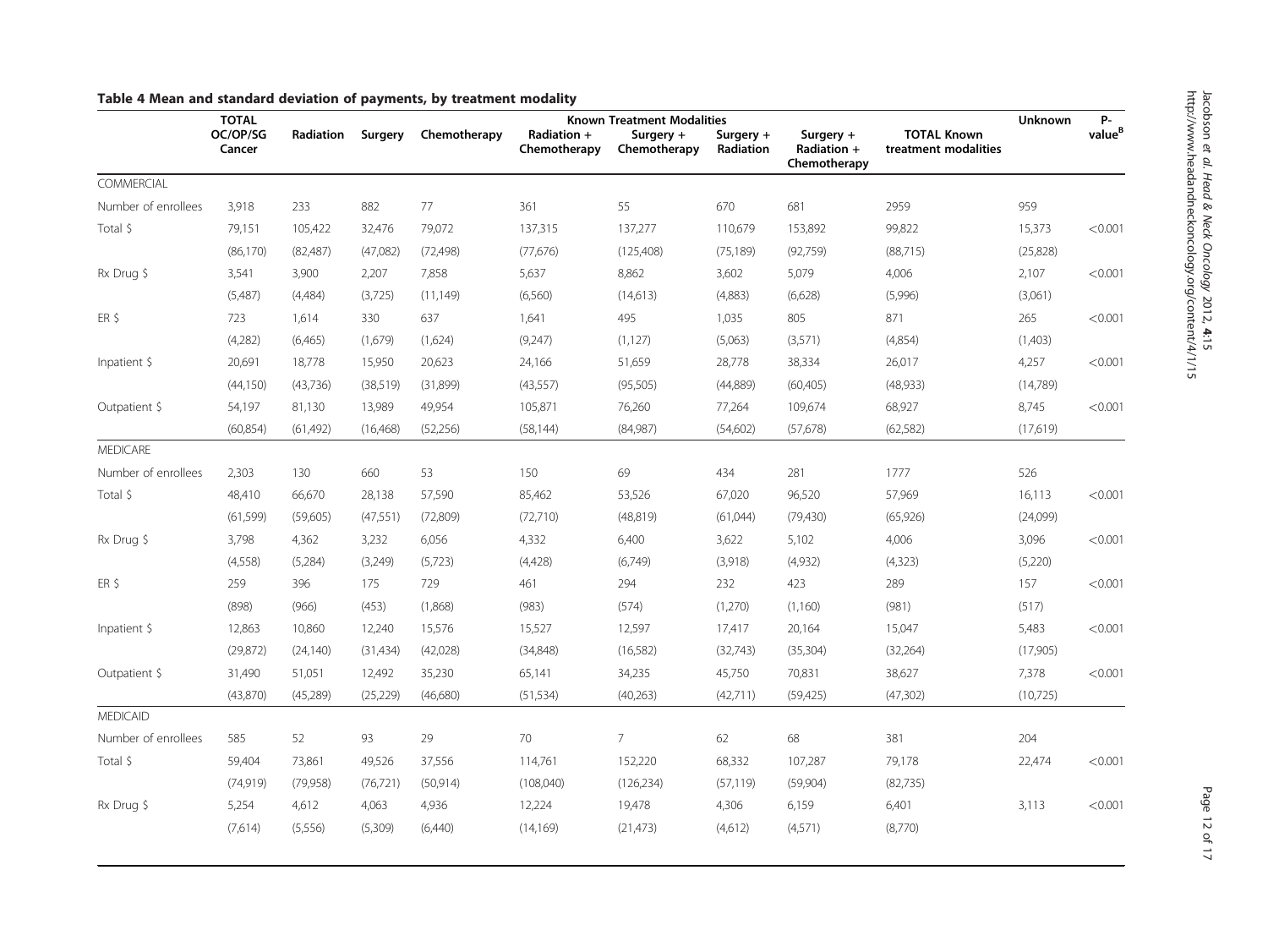## Table 4 Mean and standard deviation of payments, by treatment modality (Continued)

| ER \$         | 1.119     | 584       | 784      | 537       | 820        | 663        | 480       | 864       | 707       | 1,889  | < 0.001 |
|---------------|-----------|-----------|----------|-----------|------------|------------|-----------|-----------|-----------|--------|---------|
|               | (11,530)  | (1,021)   | (1,491)  | (1,045)   | (1,389)    | (855)      | (748)     | (1,697)   | (1,318)   |        |         |
| Inpatient \$  | 28,954    | 38,564    | 35,280   | 13,464    | 50,024     | 111,605    | 28,326    | 45,878    | 38,939    | 10,305 | < 0.001 |
|               | (62,084)  | (71, 797) | (72,032) | (38, 892) | (101, 144) | (122, 921) | (51,091)  | (54, 231) | (72, 752) |        |         |
| Outpatient \$ | 24,078    | 30,101    | 9,399    | 18,620    | 51,694     | 20,474     | 35,220    | 54,386    | 33,132    | 7,168  | < 0.001 |
|               | (28, 650) | (20,080)  | (7,624)  | (20, 389) | (35,506)   | (13,681)   | (24, 433) | (36,987)  | (31, 159) |        |         |

A. Total known modalities is the sum of previous <sup>7</sup> columns (radiation through surgery <sup>+</sup> radiation <sup>+</sup> chemotherapy.

B. P-value is from chi square test for <sup>a</sup> significant difference between the treatment modalities (including unknown modality).

Adjusted to 2009\$.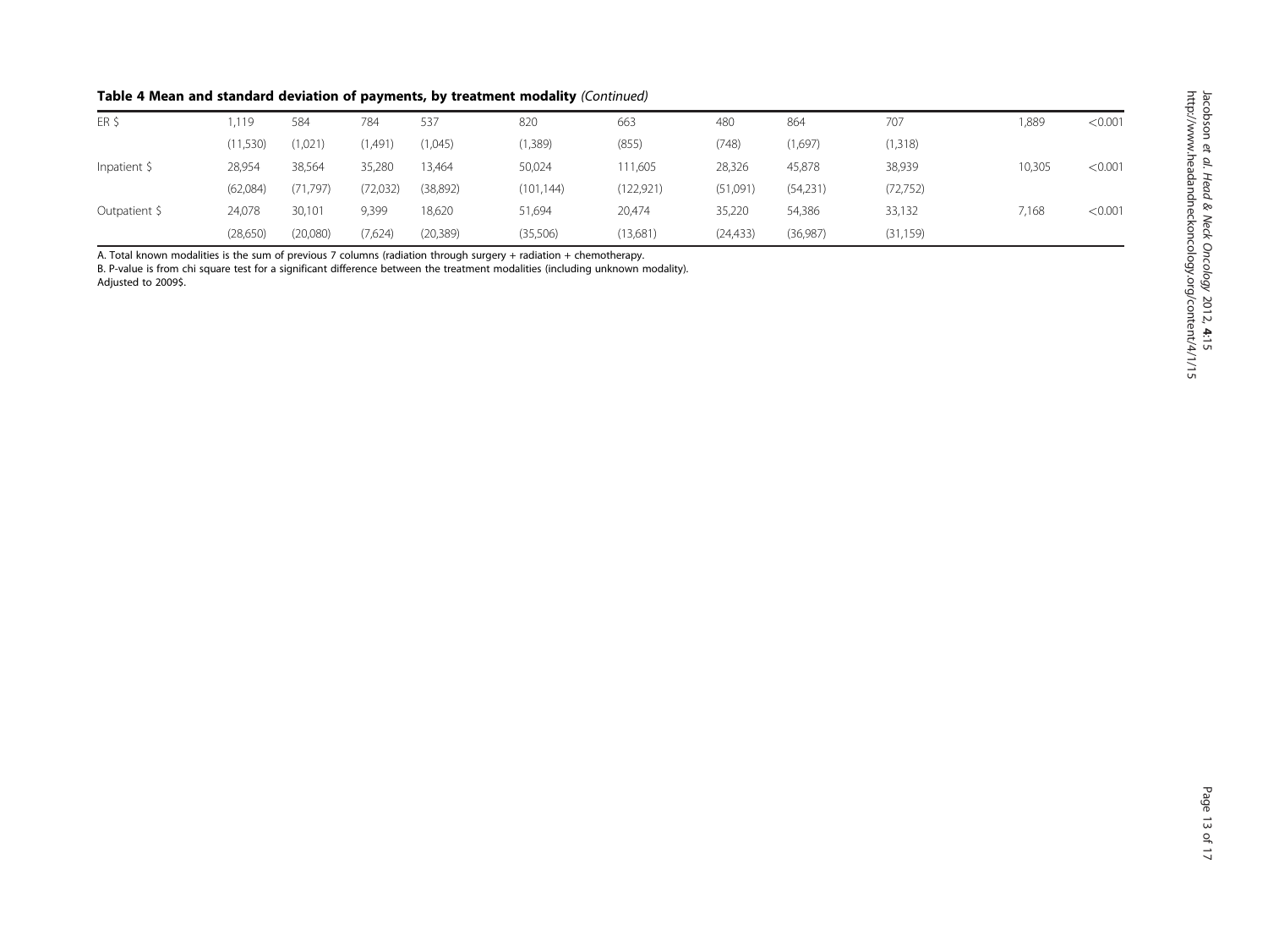<span id="page-13-0"></span>

our study was not limited to squamous cell carcinoma. By including salivary gland cancer, the average costs may have been lowered.

Our estimate of the cost of Commercially-insured individuals with OC/OP/SG cancer during the year after the index date (\$79,151) was very similar to a previous study that found mean medical care costs of \$80,070 (adjusted to 2009 USD\$) for patients with squamous cell carcinoma of the oral/pharyngeal cavity who did not die in the first year after diagnosis (patients treated at a university hospital or clinic) [\[3\]](#page-16-0). Our estimate of Medicare costs for OC/OP/SG cancers (\$48,410) was higher than found in previous studies (\$22,321 [[30](#page-16-0)] - \$24,706 [\[29\]](#page-16-0) in 2009\$), although these studies examined the broader category of head and neck cancer.

There are two previous studies that report costs by treatment modality. The first, a Medicaid study [\[4](#page-16-0)] reported median costs of \$27,020 for patients with treatment of presumed early-stage cancer, and \$32,991 for patients with treatment of presumed late-stage cancer (2009 USD\$). We found similar estimates for median costs in these data (medians not reported in the tables) that ranged from \$28,820 (surgery only) to \$74,579 (radiation only) for those with treatment.

The second study reported costs during the first 6 months after diagnoses for patients aged 35 and older with commercial insurance or Medicare with advanced squamous cell carcinoma of the head and neck [[5\]](#page-16-0). The study reported \$60,551 (radiotherapy alone) and \$97,440

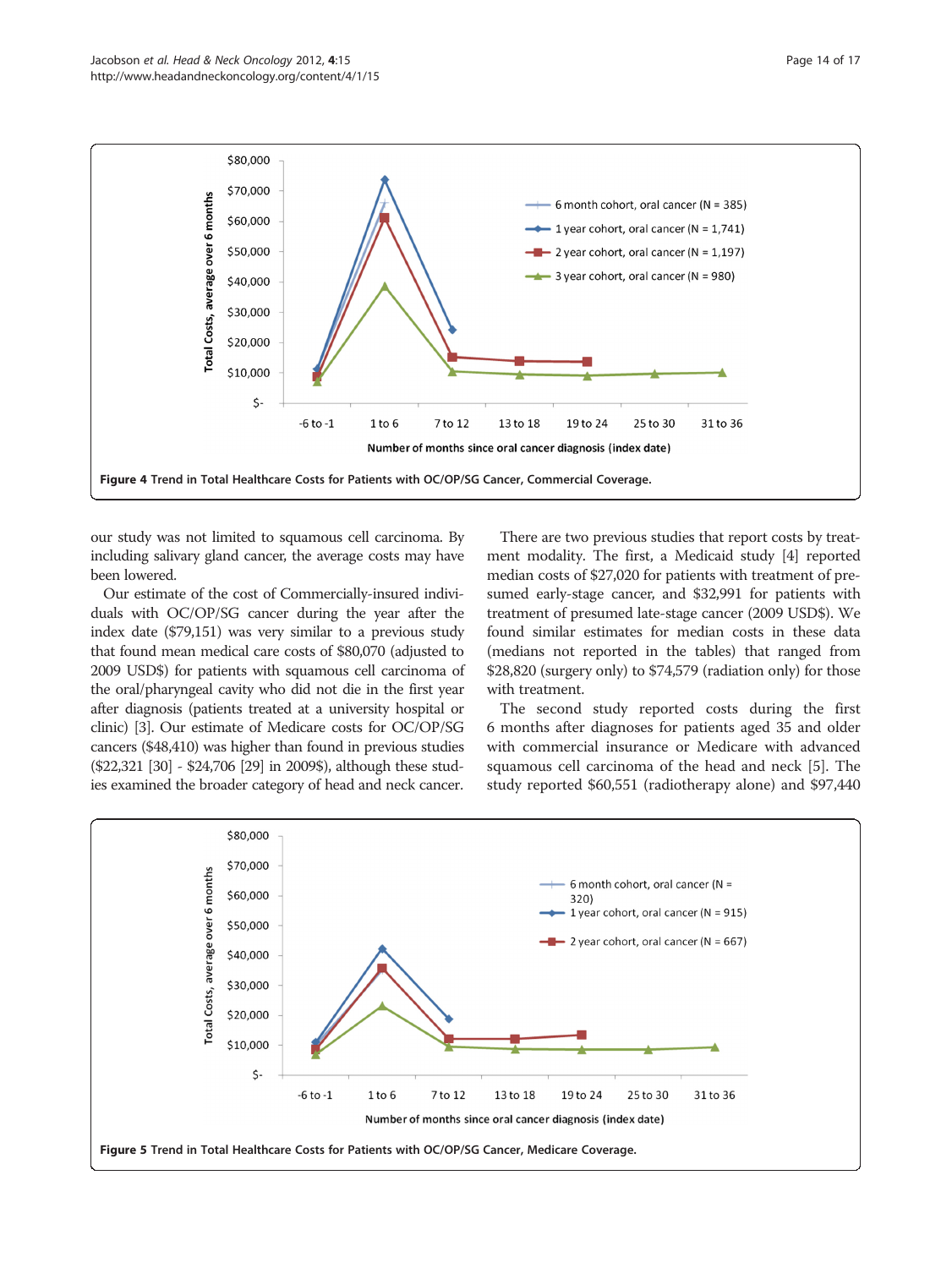<span id="page-14-0"></span>

(chemoradiotherapy) total health care costs during the 6 months after diagnosis (all in 2009\$). Six month costs in our study were comparable. For the Medicare sample, 6-month costs were  $$52,168$  (N = 165) for patients with radiotherapy alone and  $$66,670$  (N = 130) for chemoradiotherapy. In the Commercial sample, 6 month costs were  $$105,422$  (N = 233) for radiotherapy alone and  $$137,315$  (N = 361) for chemoradiotherapy.

It is worth noting that we found evidence of survivorship bias in this study; patients who were followed a longer period of time post-treatment had lower 6 month and annual costs. We cannot test survivorship directly since death is not well captured in administrative claims data (only in-hospital deaths can be measured). However, previous studies have reported a survivorship bias larger

than that seen in our data; in one study patients who died in the first year after diagnosis had on average \$50,000 higher costs than patients who did not die in the first year [\[3](#page-16-0)]. This suggests that some, but not all, of our loss to follow-up is due to death of a patient.

There are a number of limitations to these analyses. First, individuals with OC/OP/SG cancer were identified using ICD-9-CM diagnosis codes, which can be less precise than medical records or other clinical sources. When an individual did not have an inpatient claim with an OC/ OP/SG cancer diagnosis, the patient was required to have at least two outpatient claims a minimum of 30 days apart, thus minimizing the inclusion of patients with "rule-out" diagnoses. However, it is not uncommon for the diagnostic process to take several months. The requirement for two

| <b><i>VARIABLE</i></b>                                         | Patients with<br>OC/OP/SG Cancer<br>$N = 281$ |           | Matched<br><b>Comparison Group</b><br>$N = 281$ | Cost Burden <sup>A</sup> |             |                      |
|----------------------------------------------------------------|-----------------------------------------------|-----------|-------------------------------------------------|--------------------------|-------------|----------------------|
|                                                                | <b>COUNT/MEAN</b>                             | %/STD DEV | <b>COUNT/MEAN</b>                               | %/STD DEV                | <b>Diff</b> | P-value <sup>B</sup> |
| Short-Term Disability (STD) Data                               |                                               |           |                                                 |                          |             |                      |
| Patients with any STD                                          | 125                                           | 44.5%     | 23                                              | 8.2%                     | 36.3%       | < 0.0001             |
| Number of days of STD among all eligible patients <sup>C</sup> | 48.3                                          | 88.5      | 3.4                                             | 16.9                     | 44.9        | < 0.0001             |
| Number of days of STD among patients with any STD <sup>D</sup> | 108.7                                         | 105.3     | 42.0                                            | 44.0                     | 66.6        | < 0.0001             |
| Cost among all eligible patients <sup>t</sup>                  | \$7,952                                       | \$14,563  | \$566                                           | \$2,779                  | \$7,386     | < 0.0001             |
| Cost among patients with any $STDE$                            | \$17,876                                      | \$17,322  | \$6,916                                         | \$7,240                  | \$10,960    | < 0.0001             |

| Table 5 Short Term Disability 1 year after index date for OC/OP/SG cancer patients and their matched comparison |  |
|-----------------------------------------------------------------------------------------------------------------|--|
| group among commercial enrollees                                                                                |  |

For sample with 1 year of follow-up.

A. Cost burden is the difference between mean costs for O/P cancer patients and their matched comparison group.

B. P-value from test of the significance of the difference between patients with O/P cancer and their matched comparison group.

C: All eligible patients are those found in the STD database. Patients may have had 0 days of STD.

D: Patients with any STD are all patients with at least one STD day.

E: STD payments were imputed by an hourly rate of \$29.37, value each STD day at 70% compensation (e.g., STD Payment = STD days\* 0.7\*29.37\*8).

Notes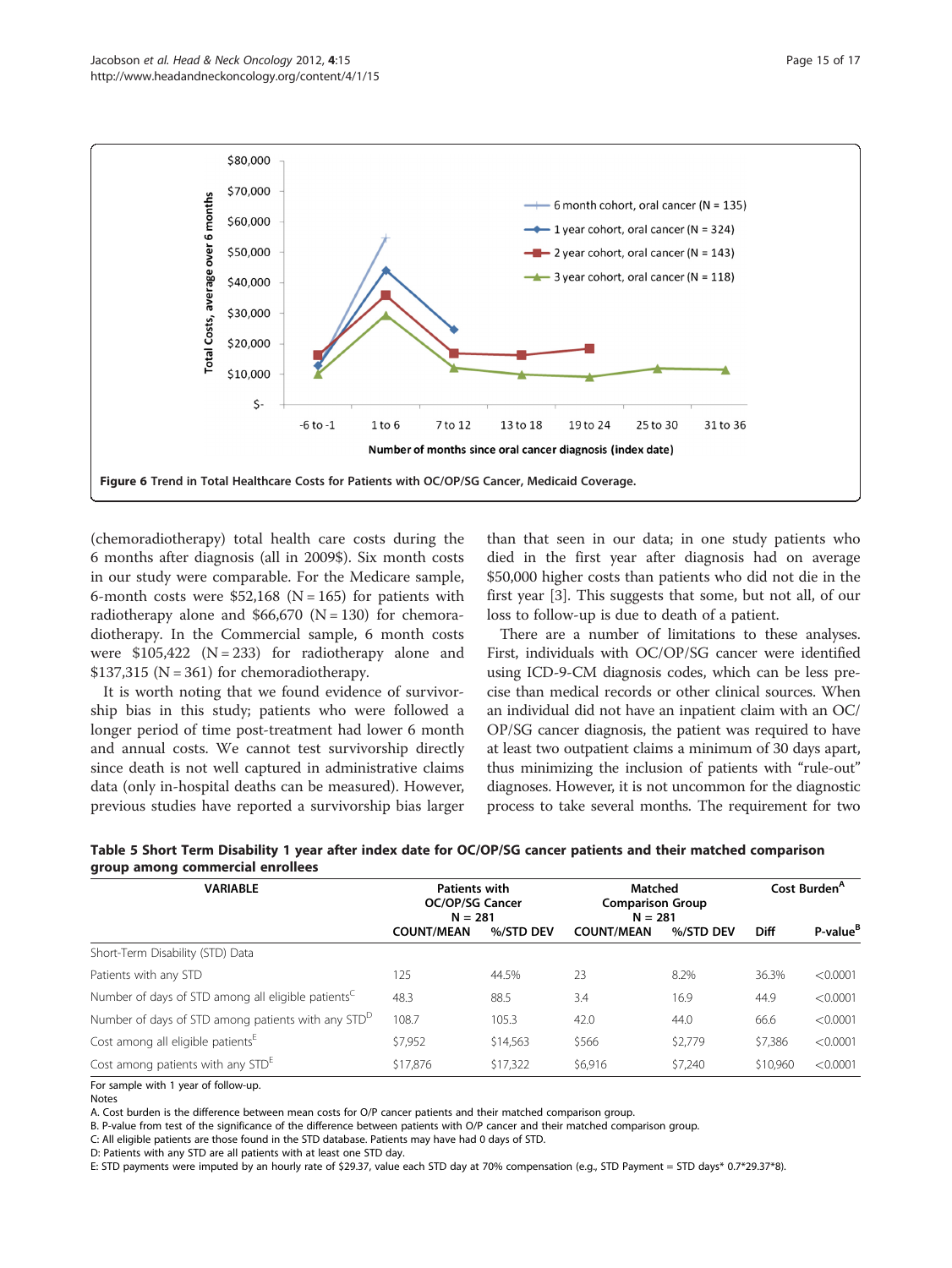<span id="page-15-0"></span>outpatient claims outside a 30-day window could potentially result in a failure to capture cases.

We captured a large number of patients who did not have primary surgery or radiation. We examined the claims for this cohort and it appeared these patients received diagnosis-related care and not relevant surgery or radiation for OC/OP/SG cancer. Thus, the cohort may represent patients who underwent a lengthy and costly process to rule-out OC/OP/SG cancer and were eventually diagnosed as having benign disease. The inclusion of patients who may not have a cancer diagnosis may bias our estimate of the cost burden downward, creating a more conservative estimate. A second possibility is that our list of codes missed some treatments for OC/OP/SG cancer. It should be noted that a small share of patients without radiation or surgery did receive chemotherapy. This may represent a cohort of patients with metastatic disease who were treated with chemotherapy alone. It is also possible that a small number of patients may have had such late-stage cancer that hospice care was selected, rather than curative treatment. Finally, the radiation codes in our study are not site-specific and thus could represent radiation treatment on any part of the body.

While the indirect costs were substantial, our study used only short-term disability (STD) costs in estimating productivity burden, potentially resulting in an underestimation of these costs. We were not able to calculate indirect costs from absenteeism due to small sample size and did not capture information about lost productivity while at work due to OC/OP/SG cancer (presenteeism). We did not have estimates of the wages and benefits paid to employees on leave and valued a missed work day based on the typical benefits (70%) paid to the typical worker in the U.S. Patients with OC/OP/SG cancer tend to be older (average age in the Commercial sample was 53.4 years) than the typical worker. Older workers with more experience may be paid more than the typical U.S. worker, so our estimates of the short-term disability losses may be low. Patients with more severe OC/OP/ SG cancer may have had to discontinue employment or may have been eligible for long-term disability (LTD) rather than STD, which would also add to the indirect costs. These indirect cost estimates must be interpreted with caution, given the small, non-random sample of patients with STD data. However, the limited data did reveal a significant cost burden to the employer. In fact, the average number of missed days of work as measured by days of STD in individuals with OC/OP/SG cancer (48.3 days) was greater than reports of all other cancers (44 days) [[26\]](#page-16-0) Side effects of cancer and its treatment cannot be over looked as important factors in managing working patients with cancer. A flexible workplace schedule is needed for those receiving radiation and/or chemotherapy. The side effects of fatigue, nausea, and

vomiting may require the individual to limit the number of hours they can work.

Finally, the advantage of our matching approach is that we provide a reference for what the spending might have been for patients with OC/OP/SG if they did not have cancer, conditional on the characteristics used for matching. Thus we can account for the fact that OC/OP/SG cancer is not randomly distributed in the population. However, the ability to match is limited by what is observable in medical claims data. We believe our approach to selecting the reference group is conservative in the sense that it would lead to decreased cost differences between the OC/ OP/SG cancer group and comparison groups because we match on health status characteristics at baseline as well as demographic characteristics. It is likely that we are finding a sicker and more costly comparison group than if we had simply matched on age and gender.

## Conclusion

This is the first retrospective data analysis of a large number of head and neck cancer patients in the U.S. analyzing direct and indirect costs, and comparing those costs to a matched comparison group., The overall cost burden of OC/OP/SG cancer is significant and is experienced by all payers, Medicare, Medicaid, the employer, and the individual. Both the direct costs and the indirect costs of OC/OP/SG cancer are high. In addition, patients treated with multiple modalities simultaneously are faced with some of the highest costs. The results of this analysis suggest that the treatment costs for OC/OP/SG may be the highest of all cancers in the U.S. Due to the fact that multi-modality treatment is more common for patients with late-stage OC/OP/SG cancer, early detection to find patients in earlier, less costly, stages of the disease is important. Having an estimate of the cost burden will help in determining the value of some of the new tools and improved methods available for early cancer detection that could be offered in employee medical and dental plans and/or employee wellness programs. Additionally, given the cost burden to both employer and employees, tobacco cessation programs and smoking bans should be reviewed. Lastly, the changing pattern of oral pharyngeal cancer dictates that further studies are needed to understand the influence of HPV on cancer in the workplace.

## Additional file

[Additional file 1](http://www.biomedcentral.com/content/supplementary/1758-3284-4-15-S1.doc): HCPCS, CPT-4, and ICD-9-CM Codes for Identifying Surgical, Radiation and Chemotherapy Procedures.

## Abbreviations

OC/OP/SG: Oral Cancer-oral pharyngeal cancer-salivary gland cancer; HPV: Human papilloma virus; CCAE: Commercial Claims and Encounters Database; COB: Coordination of Benefits; HIPAA: Health Insurance Portability